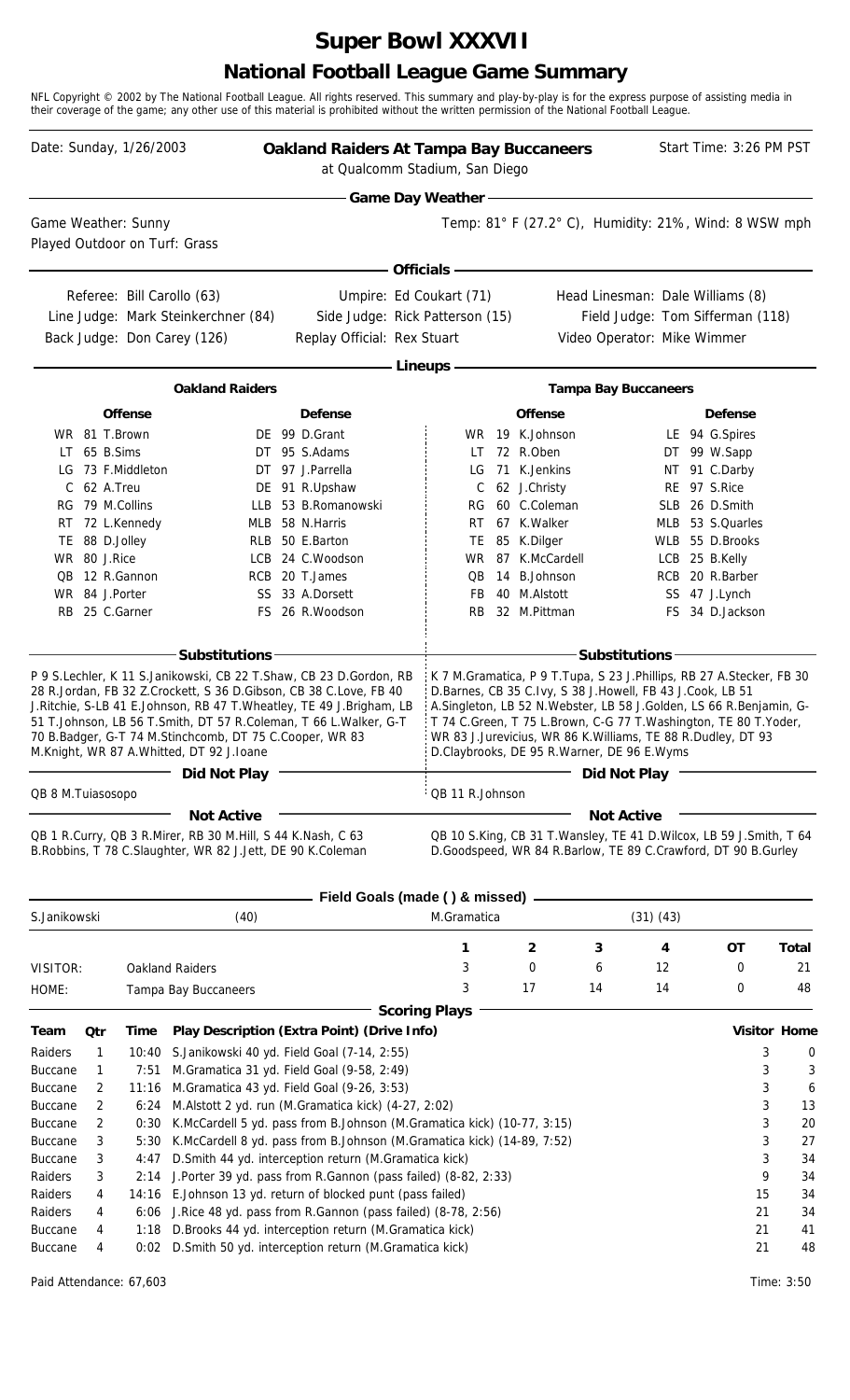#### **Oakland Raiders vs Tampa Bay Buccaneers 1/26/2003 at Qualcomm Stadium**

## **Final Individual Statistics**

|                                          |                |     | <b>Oakland Raiders</b> |                                      |                          |                               |                          |          |                                          |                                        |                     |                        |                                  | <b>Tampa Bay Buccaneers</b> |                                       |                       |                                            |
|------------------------------------------|----------------|-----|------------------------|--------------------------------------|--------------------------|-------------------------------|--------------------------|----------|------------------------------------------|----------------------------------------|---------------------|------------------------|----------------------------------|-----------------------------|---------------------------------------|-----------------------|--------------------------------------------|
| <b>RUSHING</b><br>C.Garner<br>Z.Crockett |                |     | <b>ATT</b><br>7<br>2   | <b>YDS</b><br>10<br>6                | <b>AVG</b><br>1.4<br>3.0 | LG<br>4<br>4                  | TD<br>$\mathbf 0$<br>0   |          | <b>RUSHING</b><br>M.Pittman<br>M.Alstott |                                        |                     |                        | <b>ATT</b><br>29<br>10           | <b>YDS</b><br>124<br>15     | <b>AVG</b><br>4.3<br>1.5              | LG<br>24<br>5         | <b>TD</b><br>0<br>1                        |
| R.Gannon                                 |                |     | 2                      | 3                                    | 1.5                      | 2                             | 0                        | T.Tupa   | <b>B.Johnson</b><br>A.Stecker            |                                        |                     |                        | 1<br>1<br>1                      | 10<br>1<br>0                | 10.0<br>1.0<br>0.0                    | 10<br>1<br>0          | $\mathbf 0$<br>$\mathbf 0$<br>$\mathbf 0$  |
| Total                                    |                |     | 11                     | 19                                   | 1.7                      | 4                             | $\mathbf 0$              | Total    |                                          |                                        |                     |                        | 42                               | 150                         | 3.6                                   | 24                    | 1                                          |
| <b>PASSING</b><br>R.Gannon               | 44             | 24  | 272                    | ATT CMP YDS SK/YD TD LG IN<br>$5/22$ | $\overline{2}$           | 48<br>5                       | <b>RT</b><br>48.9        |          | <b>PASSING</b><br><b>B.Johnson</b>       |                                        | ATT<br>34           | <b>CMP</b><br>18       | 215                              | <b>YDS SK/YD TD</b><br>0/0  | $\overline{a}$                        | LG IN<br>33           | <b>RT</b><br>1 79.9                        |
| Total                                    | 44             | 24  | 272                    | $5/22$                               | $\overline{2}$           | 48<br>5                       | 48.9                     | Total    |                                          |                                        | 34                  | 18                     | 215                              | 0/0                         | 2                                     | 33<br>1               | 79.9                                       |
| <b>PASS RECEIVING</b><br>C.Garner        |                |     | <b>NO</b><br>7         | <b>YDS</b><br>51                     | <b>AVG</b><br>7.3        | LG<br>9                       | TD<br>0                  |          | K.Johnson                                | <b>PASS RECEIVING</b>                  |                     |                        | <b>NO</b><br>6                   | <b>YDS</b><br>69            | <b>AVG</b><br>11.5                    | LG<br>18              | TD<br>0                                    |
| J.Rice                                   |                |     | 5                      | 77                                   | 15.4                     | 48                            | 1                        |          | M.Alstott                                |                                        |                     |                        | 5                                | 43                          | 8.6                                   | 16                    | $\boldsymbol{0}$                           |
| D.Jolley                                 |                |     | 5                      | 59                                   | 11.8                     | 25                            | 0                        |          | J.Jurevicius                             |                                        |                     |                        | 4                                | 78                          | 19.5                                  | 33                    | $\mathbf 0$                                |
| J.Porter                                 |                |     | 4                      | 62                                   | 15.5                     | 39                            | 1                        |          | K.McCardell                              |                                        |                     |                        | 2                                | 13                          | 6.5                                   | 8                     | $\overline{2}$                             |
| T.Brown<br>J.Ritchie                     |                |     |                        | 9<br>7                               | 9.0<br>7.0               | 9<br>7                        | 0                        | K.Dilger |                                          |                                        |                     |                        | 1                                | 12                          | 12.0                                  | 12                    | $\mathbf 0$                                |
| T. Wheatley                              |                |     | 1<br>1                 | 7                                    | 7.0                      | 7                             | 0<br>0                   |          |                                          |                                        |                     |                        |                                  |                             |                                       |                       |                                            |
| Total                                    |                |     | 24                     | 272                                  | 11.3                     | 48                            | 2                        | Total    |                                          |                                        |                     |                        | 18                               | 215                         | 11.9                                  | 33                    | $\overline{2}$                             |
| <b>INTERCEPTIONS</b><br>C.Woodson        |                |     | <b>NO</b><br>1         | YDS AVG<br>12                        | 12.0                     | LG<br>12                      | TD<br>0                  | D.Smith  | D.Jackson                                | <b>INTERCEPTIONS</b>                   |                     |                        | <b>NO</b><br>$\overline{2}$<br>2 | YDS AVG<br>94<br>34         | 47.0<br>17.0                          | LG<br>50<br>25        | <b>TD</b><br>$\overline{2}$<br>$\mathbf 0$ |
|                                          |                |     |                        |                                      |                          |                               |                          |          | D.Brooks                                 |                                        |                     |                        | 1                                | 44                          | 44.0                                  | 44                    | 1                                          |
| Total                                    |                |     | 1                      | 12                                   | 12.0                     | 12                            | 0                        | Total    |                                          |                                        |                     |                        | 5                                | 172                         | 34.4                                  | 50                    | 3                                          |
| <b>PUNTING</b><br>S.Lechler              | <b>NO</b><br>5 | 195 | YDS AVG<br>39.0        | <b>NET</b><br>34.0                   | TВ<br>0                  | <b>IN20</b><br>$\overline{2}$ | LG<br>53                 | T.Tupa   | <b>PUNTING</b><br>[BLOCKED]              |                                        | <b>NO</b><br>4<br>1 | <b>YDS</b><br>155<br>0 | <b>AVG</b><br>38.8<br>0.0        | <b>NET</b><br>25.2<br>0.0   | TB<br>$\mathbf 0$<br>$\boldsymbol{0}$ | <b>IN20</b><br>1<br>0 | LG<br>43<br>$\mathbf 0$                    |
| Total                                    | 5              | 195 | 39.0                   | 34.0                                 | 0                        | 2                             | 53                       | Total    |                                          |                                        | 5                   | 155                    | 31.0                             | 25.2                        | 0                                     | 1                     | 43                                         |
| <b>PUNT RETURNS</b><br>D.Gordon          |                | 3   | <b>NO YDS</b><br>29    | <b>AVG</b><br>9.7                    | <b>FC</b><br>0           | LG<br>17                      | <b>TD</b><br>0           |          | <b>PUNT RETURNS</b><br>K. Williams       |                                        |                     | <b>NO</b><br>1         | <b>YDS</b><br>25                 | <b>AVG</b><br>25.0          | <b>FC</b><br>4                        | LG<br>25              | <b>TD</b><br>$\mathbf 0$                   |
| T.Brown                                  |                | 0   | $\mathbf 0$            | 0.0                                  | $\mathbf{1}$             | $\mathbf 0$                   | 0                        |          |                                          |                                        |                     |                        |                                  |                             |                                       |                       |                                            |
| Returns                                  |                | 3   | 29                     | 9.7                                  | 1                        | 17                            | 0                        |          | Returns                                  |                                        |                     | 1                      | 25                               | 25.0                        | 4                                     | 25                    | $\mathbf 0$                                |
| <b>KICKOFF RETURNS</b><br>M.Knight       |                | 8   | <b>NO YDS</b><br>143   | <b>AVG</b><br>17.9                   | <b>FC</b><br>0           | LG<br>29                      | <b>TD</b><br>$\mathbf 0$ |          | A.Stecker                                | <b>KICKOFF RETURNS</b>                 |                     | <b>NO</b><br>3         | <b>YDS</b><br>67                 | <b>AVG</b><br>22.3          | <b>FC</b><br>0                        | LG<br>27              | <b>TD</b><br>$\mathbf 0$                   |
| C.Cooper                                 |                | 1   | 6                      | 6.0                                  | 0                        | 6                             | $\mathbf 0$              | D.Smith  |                                          |                                        |                     | 1                      | 23                               | 23.0                        | $\mathbf 0$                           | 23                    | $\mathbf 0$                                |
| Returns                                  |                | 9   | 149                    | 16.6                                 | $\mathbf 0$              | 29                            | 0                        | Returns  | [TOUCHBACK]                              |                                        |                     | 1<br>4                 | 0<br>90                          | 0.0<br>22.5                 | 0<br>$\mathbf 0$                      | $\mathbf 0$<br>27     | $\mathbf 0$<br>$\mathbf 0$                 |
| <b>Oakland Raiders</b>                   |                |     |                        |                                      |                          |                               |                          |          |                                          |                                        |                     |                        |                                  |                             |                                       |                       |                                            |
| <b>FUMBLES</b>                           |                |     |                        |                                      |                          |                               |                          |          |                                          | FUM LOST OWN-REC YDS TD FORCED OPP-REC |                     |                        | <b>YDS</b>                       | TD OUT-BDS                  |                                       |                       |                                            |
| R.Gannon                                 |                |     |                        | 1                                    | 0                        |                               | 0                        | 0        | $\mathbf 0$                              | 0                                      |                     | 0                      | $\mathbf 0$                      | 0                           |                                       | 0                     |                                            |
| M.Collins                                |                |     |                        | 0                                    | 0                        |                               | 1                        | $\Omega$ | $\Omega$                                 | 0                                      |                     | 0                      | $\mathbf 0$                      | 0                           |                                       | $\mathbf 0$           |                                            |
| Total                                    |                |     |                        | 1                                    | 0                        |                               | 1                        | 0        | $\mathbf 0$                              | 0                                      |                     | 0                      | 0                                | 0                           |                                       | 0                     |                                            |
| <b>Tampa Bay Buccaneers</b>              |                |     |                        |                                      |                          |                               |                          |          |                                          |                                        |                     |                        |                                  |                             |                                       |                       |                                            |
| <b>FUMBLES</b>                           |                |     |                        |                                      |                          |                               |                          |          |                                          | FUM LOST OWN-REC YDS TD FORCED OPP-REC |                     |                        | <b>YDS</b>                       | TD OUT-BDS                  |                                       |                       |                                            |
| T.Tupa                                   |                |     |                        | 1                                    | 0                        |                               | 0                        | -8       | 0                                        | 0                                      |                     | 0                      | $\mathbf 0$                      | $\mathbf 0$                 |                                       | 0                     |                                            |
| M.Gramatica                              |                |     |                        | 0                                    | 0                        |                               | 1                        | $-4$     | $\mathbf 0$                              | 0                                      |                     | 0                      | $\mathbf 0$                      | 0                           |                                       | 0                     |                                            |
| W.Sapp                                   |                |     |                        | 0                                    | 0                        |                               | $\Omega$                 | 0        | $\mathbf 0$                              | 1                                      |                     | 0                      | 0                                | 0                           |                                       | 0                     |                                            |
| Total                                    |                |     |                        | 1                                    | 0                        |                               | 1                        | $-12$    | 0                                        | 1                                      |                     | 0                      | $\boldsymbol{0}$                 | 0                           |                                       | 0                     |                                            |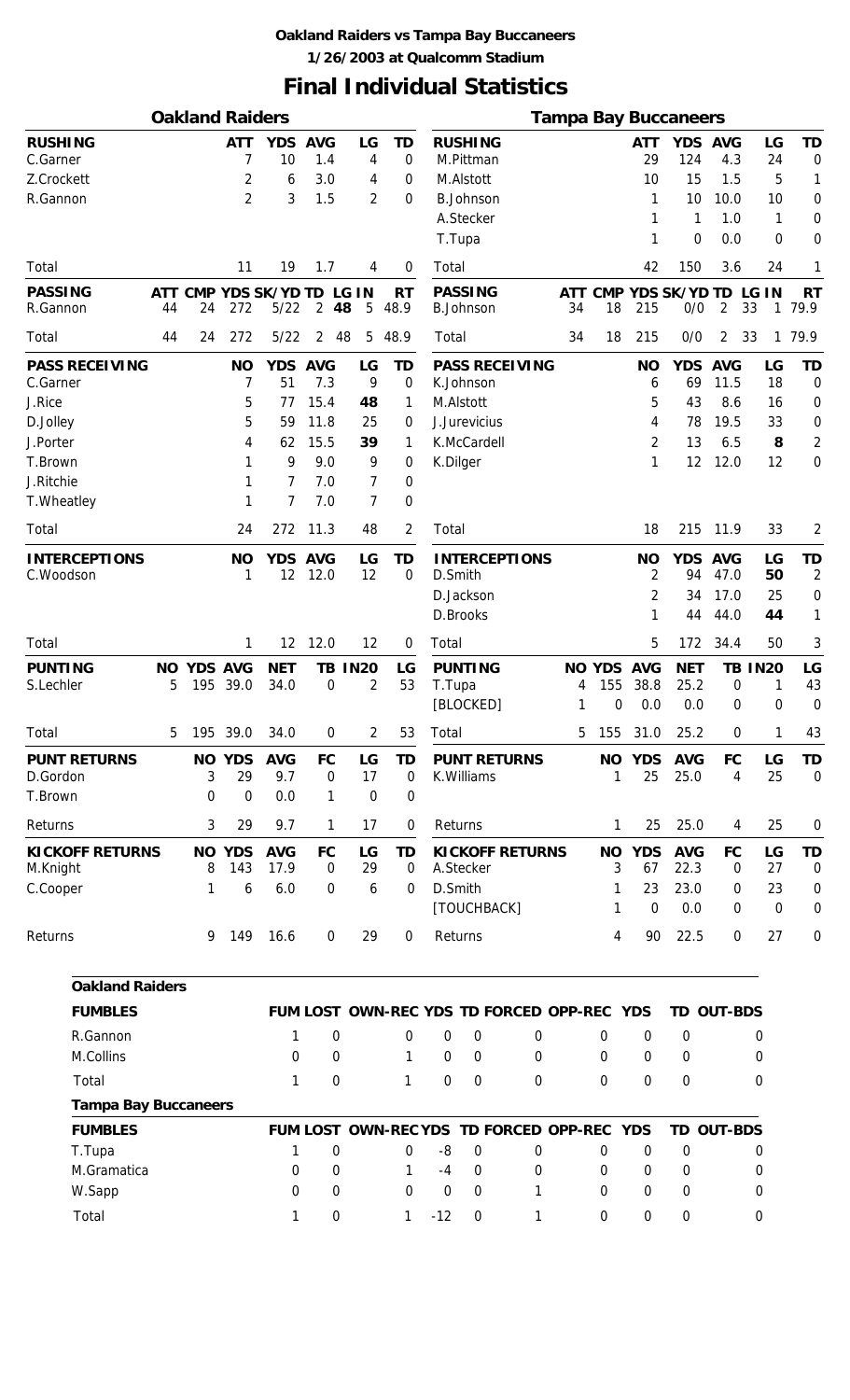## **Final Team Statistics**

|                                                      | <b>Visitor</b> | Home              |
|------------------------------------------------------|----------------|-------------------|
|                                                      | <b>Raiders</b> | <b>Buccaneers</b> |
| <b>TOTAL FIRST DOWNS</b>                             | 11             | 24                |
| By Rushing                                           | 1              | 6                 |
| By Passing                                           | 9              | 15                |
| <b>By Penalty</b>                                    | 1              | 3                 |
| THIRD DOWN EFFICIENCY                                | 7-16-44%       | 6-15-40%          |
| <b>FOURTH DOWN EFFICIENCY</b>                        | $0 - 0 - 0%$   | $0 - 1 - 0%$      |
| <b>TOTAL NET YARDS</b>                               | 269            | 365               |
| Total Offensive Plays (inc. times thrown passing)    | 60             | 76                |
| Average gain per offensive play                      | 4.5            | 4.8               |
| <b>NET YARDS RUSHING</b>                             | 19             | 150               |
| <b>Total Rushing Plays</b>                           | 11             | 42                |
| Average gain per rushing play                        | 1.7            | 3.6               |
| Tackles for a loss-number and yards                  | $1 - 1$        | $5-9$             |
| <b>NET YARDS PASSING</b>                             | 250            | 215               |
| Times thrown - yards lost attempting to pass         | $5 - 22$       | $0-0$             |
| Gross yards passing                                  | 272            | 215               |
| PASS ATTEMPTS-COMPLETIONS-HAD INTERCEPTED            | 44-24-5        | $34 - 18 - 1$     |
| Avg gain per pass play (inc.# thrown passing)        | 5.1            | 6.3               |
| <b>KICKOFFS Number-In End Zone-Touchbacks</b>        | $5 - 1 - 1$    | $9 - 0 - 0$       |
| <b>PUNTS Number and Average</b>                      | 5-39.0         | $5 - 31.0$        |
| <b>Had Blocked</b>                                   | 0              |                   |
| <b>FGs - PATs Had Blocked</b>                        | $0-0$          | $0-0$             |
| <b>Net Punting Average</b>                           | 34.0           | 25.2              |
| <b>TOTAL RETURN YARDAGE (Not Including Kickoffs)</b> | 41             | 197               |
| No. and Yards Punt Returns                           | $3 - 29$       | $1 - 25$          |
| No. and Yards Kickoff Returns                        | 9-149          | 4-90              |
| No. and Yards Interception Returns                   | $1 - 12$       | $5 - 172$         |
| <b>PENALTIES Number and Yards</b>                    | $7 - 51$       | $5 - 41$          |
| <b>FUMBLES Number and Lost</b>                       | $1 - 0$        | $1 - 0$           |
| <b>TOUCHDOWNS</b>                                    | 3              | $\,6$             |
| Rushing                                              | 0              | 1                 |
| Passing                                              | 2              | $\overline{2}$    |
| Interceptions                                        | 0              | 3                 |
| Other (Blocked Kicks, etc.)                          | 1              | $\mathbf 0$       |
| <b>EXTRA POINTS Made-Attempts</b>                    | $0 - 3$        | $6-6$             |
| Kicking Made-Attempts                                | $0-0$          | $6-6$             |
| Passing Made-Attempts                                | $0 - 3$        | $0-0$             |
| <b>FIELD GOALS Made-Attempts</b>                     | $1 - 1$        | $2 - 2$           |
| <b>RED ZONE EFFICIENCY</b>                           | $0 - 1 - 0%$   | 3-5-60%           |
| <b>GOAL TO GO EFFICIENCY</b>                         | $0 - 0 - 0%$   | 3-3-100%          |
| <b>SAFETIES</b>                                      | 0              | 0                 |
| <b>FINAL SCORE</b>                                   | 21             | 48                |
| <b>TIME OF POSSESSION</b>                            | 22:46          | 37:14             |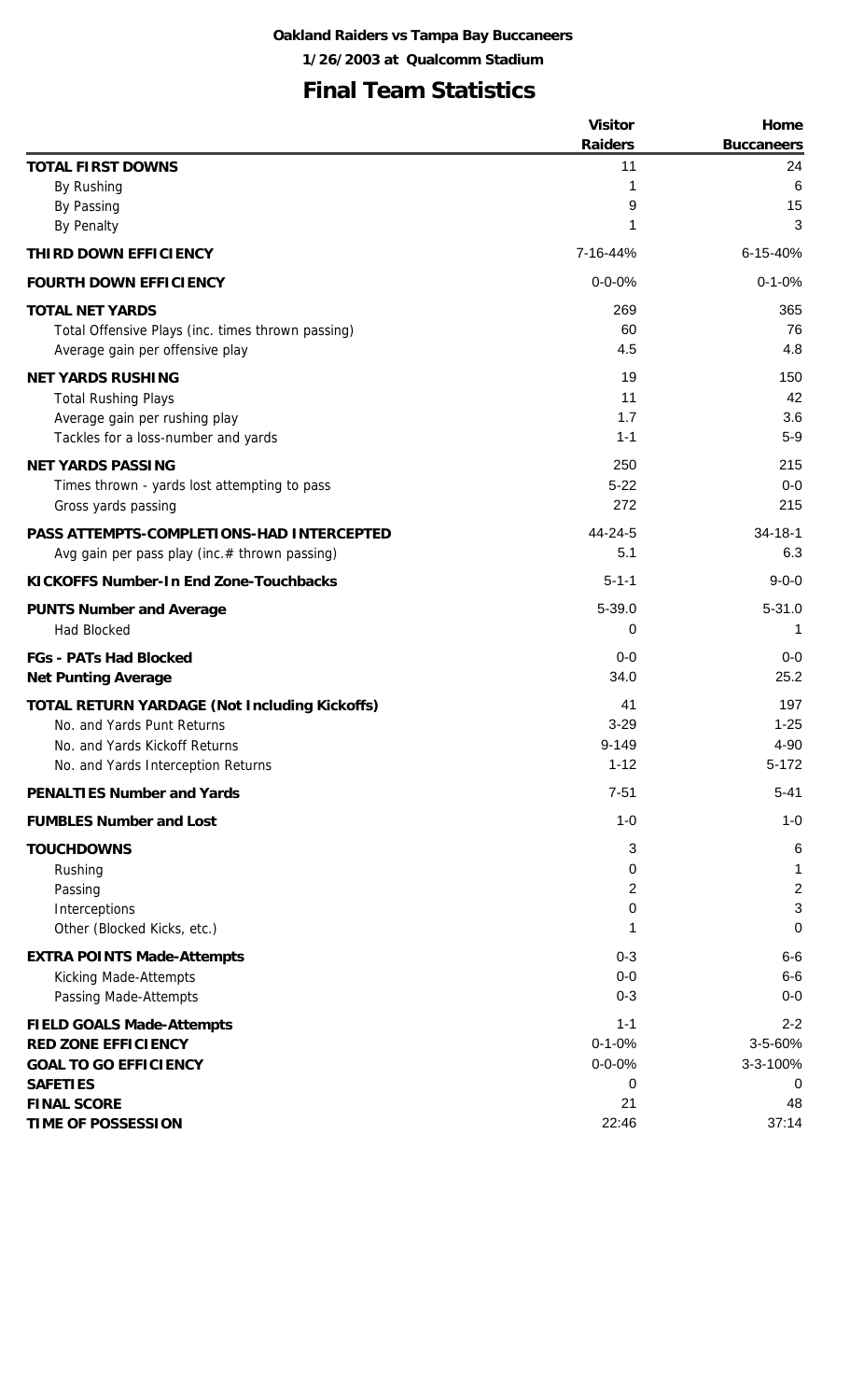#### **Oakland Raiders vs Tampa Bay Buccaneers 1/26/2003 at Qualcomm Stadium**

### **Ball Possession And Drive Chart**

| <b>Oakland Raiders</b> |                             |                   |                |                                              |                              |                        |                |                  |                   |                    |                     |                                  |
|------------------------|-----------------------------|-------------------|----------------|----------------------------------------------|------------------------------|------------------------|----------------|------------------|-------------------|--------------------|---------------------|----------------------------------|
| #                      |                             | Recd Lost         |                | Time Time Time How Ball<br>Poss Obtained     | <b>Drive</b><br><b>Began</b> | $^{\#}$<br><b>Play</b> | Yds<br>Gain    | Yds<br>Pen       | <b>Net</b><br>Yds | 1st<br><b>Down</b> | Last<br><b>Scrm</b> | How<br><b>Given Up</b>           |
|                        | 1 13:35 10:40               |                   |                | 2:55 Interception                            | <b>TB 36</b>                 | 7                      | 14             | 0                | 14                | 1                  | * TB 22             | <b>Field Goal</b>                |
| 2                      | 7:51                        | 6:36              | 1:15           | Kickoff                                      | <b>OAK 30</b>                | 3                      | 1              | 0                | 1                 | 0                  | <b>OAK 31</b>       | Punt                             |
| 3                      | 5:46                        | 4:13              |                | 1:33 Punt                                    | TB 49                        | 3                      | 6              | 0                | 6                 | $\mathbf 0$        | <b>TB 43</b>        | Punt                             |
| 4                      | 1:35                        | 0:09              |                | 1:26 Punt                                    | <b>OAK 49</b>                | 3                      | 8              | 0                | 8                 | 0                  | <b>TB 43</b>        | Interception                     |
|                        | 5 11:16 10:06               |                   |                | 1:10 Kickoff                                 | <b>OAK 34</b>                | 3                      | 11             | 0                | 11                | 1                  |                     | OAK 45 Interception              |
| 6                      | 9:10                        | 8:26              |                | 0:44 Punt                                    | <b>OAK 11</b>                | 3                      | $-1$           | 0                | $-1$              | 0                  | OAK 10 Punt         |                                  |
| 7                      | 6:24                        | 3:45              |                | 2:39 Kickoff                                 | <b>OAK 29</b>                | 6                      | 19             | 0                | 19                | 1                  | OAK 48 Punt         |                                  |
| 8                      | 0:30                        | 0:00              |                | 0:30 Kickoff                                 | <b>OAK 13</b>                | 3                      | 4              | 0                | 4                 | 0                  |                     | OAK 14 End of Half               |
|                        | 9 15:00 13:22               |                   |                | 1:38 Kickoff                                 | <b>OAK 27</b>                | 3                      | 8              | 0                | 8                 | 0                  | OAK 35 Punt         |                                  |
| 10                     | 5:30                        | 4:47              |                | 0:43 Kickoff                                 | <b>OAK 32</b>                | $\overline{2}$         | 8              | 0                | 8                 | 0                  |                     | OAK 40 Interception              |
| 11                     | 4:47                        | 2:14              |                | 2:33 Kickoff                                 | <b>OAK 18</b>                | 8                      | 76             | 6                | 82                | 3                  | TB 39               | Touchdown                        |
| 12                     | 9:02                        | 6:06              |                | 2:56 Downs                                   | <b>OAK 22</b>                | 8                      | 88             | $-10$            | 78                | 3                  | <b>TB 48</b>        | Touchdown                        |
| 13                     | 2:44                        | 1:18              |                | 1:26 Punt                                    | <b>OAK 26</b>                | 4                      | 3              | 0                | 3                 | 1                  |                     | OAK 29 Interception              |
| 14                     | 1:18                        | 0:02              |                | 1:16 Kickoff                                 | <b>OAK 27</b>                | 5                      | 24             | 0                | 24                | 1                  | <b>TB 49</b>        | Interception                     |
| 15                     | 0:02                        | 0:00              |                | 0:02 Kickoff                                 |                              | 0                      | 0              | 0                | 0                 | 0                  |                     | End of Game                      |
|                        |                             |                   |                |                                              | (433) Average OAK 31         |                        |                |                  |                   |                    |                     |                                  |
|                        | <b>Tampa Bay Buccaneers</b> |                   |                |                                              |                              |                        |                |                  |                   |                    |                     |                                  |
|                        |                             |                   |                |                                              |                              |                        |                |                  |                   |                    |                     |                                  |
| #                      | Time                        | Time<br>Recd Lost |                | <b>Time How Ball</b><br><b>Poss Obtained</b> | <b>Drive</b><br><b>Began</b> | #<br><b>Play</b>       | Yds<br>Gain    | Yds<br>Pen       | <b>Net</b><br>Yds | 1st<br><b>Down</b> | Last<br><b>Scrm</b> | How<br><b>Given Up</b>           |
| 1                      | 15:00                       | 13:35             |                | 1:25 Kickoff                                 | <b>TB 26</b>                 | 3                      | 5              | 0                | 5                 | 0                  | <b>TB 31</b>        | Interception                     |
| 2                      | 10:40                       | 7:51              |                | 2:49 Kickoff                                 | <b>TB 29</b>                 | 9                      | 58             | 0                | 58                | 3                  | * OAK 13            | <b>Field Goal</b>                |
| 3                      | 6:36                        | 5:46              |                | 0:50 Punt                                    | <b>TB 16</b>                 | 3                      | 1              | 0                | 1                 | 0                  | <b>TB 17</b>        | Punt                             |
| 4                      | 4:13                        | 1:35              |                | 2:38 Punt                                    | <b>TB 16</b>                 | 5                      | 14             | $-5$             | 9                 | 1                  | <b>TB 25</b>        | Punt                             |
| 5.                     |                             |                   |                | 0:09 11:16 3:53 Interception                 | <b>TB 49</b>                 | 9                      | 26             | $\boldsymbol{0}$ | 26                | $\overline{2}$     |                     | OAK 25 Field Goal                |
| 6                      | 10:06                       |                   |                | 9:10 0:56 Interception                       | OAK 45                       | 3                      | 5              | $\mathbf 0$      | 5                 | $\boldsymbol{0}$   | OAK 40 Punt         |                                  |
| 7                      | 8:26                        | 6:24              |                | 2:02 Punt                                    | <b>OAK 27</b>                | 4                      | 27             | 0                | 27                | 2                  | $*$ OAK 2           | Touchdown                        |
| 8                      | 3:45                        | 0:30              | 3:15 Punt      |                                              | <b>TB 23</b>                 | 10                     | 62             | 15               | 77                | 6                  | $*$ OAK 5           | Touchdown                        |
|                        | 9 13:22                     |                   | 5:30 7:52 Punt |                                              | <b>TB 11</b>                 | 14                     | 99             | $-10$            | 89                | 6                  | * OAK 8             | Touchdown                        |
| 10                     |                             |                   |                | 2:14 14:16 2:58 Kickoff                      | <b>TB 31</b>                 | 3                      | $\overline{7}$ | $-5$             | $\overline{2}$    | 0                  | <b>TB 33</b>        | <b>Blocked Punt</b>              |
|                        | 11 14:16                    | 9:02              |                | 5:14 Kickoff                                 | <b>TB 24</b>                 | 9                      | 33             | 21               | 54                | 3                  | * OAK 9             | Downs                            |
| 12                     | 6:06                        | 2:44              |                | 3:22 Kickoff                                 | <b>TB 20</b>                 | 6                      | 15             | $\pmb{0}$        | 15                | 1                  | <b>TB 35</b>        | Punt                             |
|                        |                             |                   |                |                                              | (373) Average TB 31          |                        |                |                  |                   |                    |                     |                                  |
|                        | * inside opponent's 20      |                   |                |                                              |                              |                        |                |                  |                   |                    |                     |                                  |
|                        |                             |                   |                | Time of Possession by Quarter                |                              |                        |                | 1st              |                   | 2nd                | 3rd                 | <b>OT</b><br>4th<br><b>Total</b> |
|                        | Visitor Oakland Raiders     |                   |                |                                              |                              |                        |                | 7:09             |                   | 5:03               | 4:54<br>5:40        | 22:46                            |

**Kickoff Drive No.-Start Average**

Raiders: 8 - OAK 26 Buccaneers: 5 - TB 26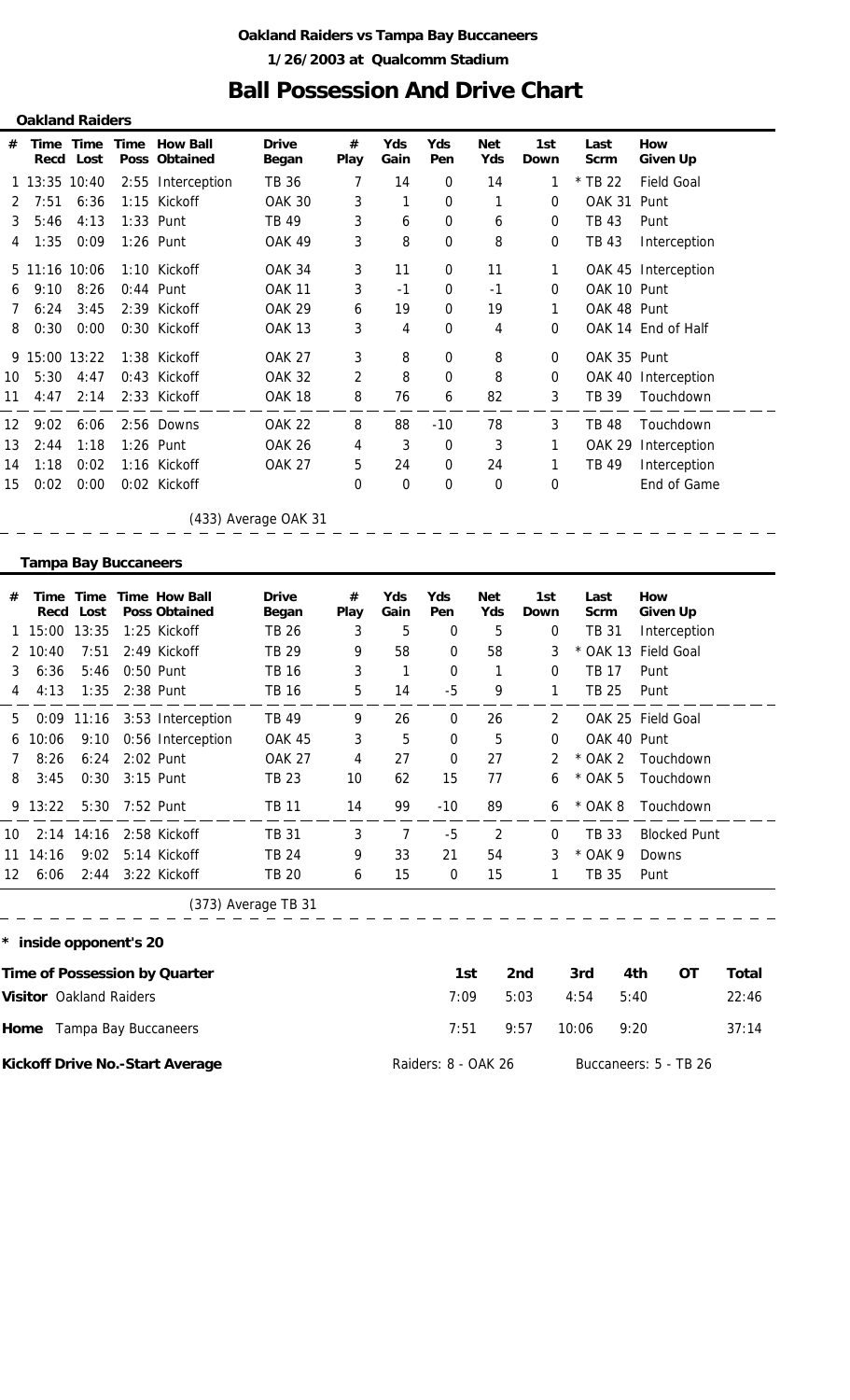#### **Final Defensive Statistics Oakland Raiders vs Tampa Bay Buccaneers 1/26/2003 at Qualcomm Stadium**

| <b>Oakland Raiders</b> |                |            |             | <b>Regular Defensive Plays</b> |             |             |           |             |           |            | <b>Special Teams</b> |    |           |           |                | <b>Misc</b> |    |                  |
|------------------------|----------------|------------|-------------|--------------------------------|-------------|-------------|-----------|-------------|-----------|------------|----------------------|----|-----------|-----------|----------------|-------------|----|------------------|
|                        | <b>TKL</b>     | <b>AST</b> | <b>COMB</b> | <b>SACK</b><br>$\prime$        | <b>YRDS</b> | 1N          | <b>PD</b> | FF          | <b>FR</b> | <b>TKL</b> | <b>AST</b>           | FF | <b>FR</b> | <b>BL</b> | <b>TKL</b>     | <b>AST</b>  | FF | <b>FR</b>        |
| E.Barton               | 8              | 5          | 13          | 0.0                            | 0.0         | 0           | 0         | 0           | 0         | 0          | 0                    | 0  | 0         | $\Omega$  | 0              | 0           | 0  | 0                |
| <b>B.Romanowski</b>    | 7              | 3          | 10          | 0.0                            | 0.0         | 0           | 0         | 0           | 0         | 0          | 0                    | 0  | 0         | 0         | 0              | 0           | 0  | 0                |
| T.Smith                | 5              | 4          | 9           | 0.0                            | 0.0         | 0           | 0         | 0           | 0         | 2          | 0                    | 0  | 0         | 0         | 0              | 0           | 0  | 0                |
| C.Woodson              | 8              | 0          | 8           | 0.0                            | 0.0         | 1           | 1         | 0           | 0         | 0          | 0                    | 0  | 0         | 0         | 0              | 0           | 0  | 0                |
| R.Woodson              | $\overline{7}$ | 1          | 8           | 0.0                            | 0.0         | 0           | 1         | 0           | 0         | 0          | 0                    | 0  | 0         | 0         | 0              | 0           | 0  | 0                |
| A.Dorsett              | 6              | 2          | 8           | 0.0                            | 0.0         | 0           | 0         | 0           | 0         | 0          | 0                    | 0  | 0         | 0         | 0              | 0           | 0  | 0                |
| R.Coleman              | 4              | 1          | 5           | 0.0                            | 0.0         | 0           | 0         | 0           | 0         | 0          | 0                    | 0  | 0         | 0         | 0              | 0           | 0  | 0                |
| T.James                | 4              | 0          | 4           | 0.0                            | 0.0         | 0           | 0         | 0           | 0         | 0          | 0                    | 0  | 0         | 0         | 0              | 0           | 0  | 0                |
| J.Parrella             | 3              | 1          | 4           | 0.0                            | 0.0         | 0           | 0         | 0           | 0         | 0          | 0                    | 0  | 0         | 0         | 0              | 0           | 0  | 0                |
| N.Harris               | 2              | 1          | 3           | 0.0                            | 0.0         | 0           | 0         | 0           | 0         | 0          | 0                    | 0  | 0         | 0         | 0              | 0           | 0  | 0                |
| C.Cooper               | 2              | 1          | 3           | 0.0                            | 0.0         | 0           | 0         | 0           | 0         | 0          | 0                    | 0  | 0         | 0         | 0              | 0           | 0  | 0                |
| R.Upshaw               | 0              | 2          | 2           | 0.0                            | 0.0         | 0           | 0         | 0           | 0         | 0          | 0                    | 0  | 0         | 0         | 0              | 0           | 0  | 0                |
| J.loane                | $\mathbf{1}$   | 0          | 1           | 0.0                            | 0.0         | 0           | 0         | 0           | 0         | 0          | 0                    | 0  | 0         | $\Omega$  | 0              | 0           | 0  | $\boldsymbol{0}$ |
| D.Grant                | 0              | 1          | 1           | 0.0                            | 0.0         | 0           | 0         | 0           | 0         | 0          | 0                    | 0  | 0         | 0         | 0              | 0           | 0  | 0                |
| T.Johnson              | 0              | 0          | 0           | 0.0                            | 0.0         | 0           | 0         | 0           | 0         | 2          | 0                    | 0  | 0         | 1         | 0              | 0           | 0  | 0                |
| Z.Crockett             | 0              | 0          | 0           | 0.0                            | 0.0         | 0           | 0         | 0           | 0         | 1          | 0                    | 0  | 0         | 0         | 0              | 0           | 0  | 0                |
| D.Gordon               | $\Omega$       | 0          | 0           | 0.0                            | 0.0         | $\mathbf 0$ | 0         | 0           | 0         | 0          | 1                    | 0  | 0         | 0         | 0              | 0           | 0  | 0                |
| A.Treu                 | 0              | 0          | 0           | 0.0                            | 0.0         | 0           | 0         | 0           | 0         | 0          | 0                    | 0  | 0         | 0         | 1              | 0           | 0  | 0                |
| T.Brown                | 0              | 0          | 0           | 0.0                            | 0.0         | 0           | 0         | 0           | 0         | 0          | 0                    | 0  | 0         | 0         | 1              | 0           | 0  | 0                |
| F.Middleton            | 0              | 0          | 0           | 0.0                            | 0.0         | 0           | 0         | 0           | 0         | 0          | 0                    | 0  | 0         | 0         | 0              | 1           | 0  | 0                |
| M.Collins              | $\Omega$       | 0          | 0           | 0.0                            | 0.0         | 0           | 0         | $\mathbf 0$ | 0         | 0          | 0                    | 0  | 0         | 0         | 0              | 0           | 0  | 1                |
| Total                  | 57             | 22         | 79          | 0.0                            | 0.0         | 1           | 2         | 0           | 0         | 5          | 1                    | 0  | 0         | 1         | $\overline{2}$ | 1           | 0  | 1                |

TKL /TK=Tackle AST /AS=Assist COMB=Combined IN=Interception PD=Pass Defense FF =Forced Fumble FR=Fumble Recovery BL=Blocked

| <b>Tampa Bay Buccaneers</b> |                |                |                 | <b>Regular Defensive Plays</b> |             |                |           |    |           |                | <b>Special Teams</b> |    |             |           |             | <b>Misc</b> |    |             |
|-----------------------------|----------------|----------------|-----------------|--------------------------------|-------------|----------------|-----------|----|-----------|----------------|----------------------|----|-------------|-----------|-------------|-------------|----|-------------|
|                             | TKL            |                | <b>AST COMB</b> | SACK /                         | <b>YRDS</b> | IN             | <b>PD</b> | FF | <b>FR</b> | <b>TKL</b>     | <b>AST</b>           | FF | <b>FR</b>   | <b>BL</b> | <b>TKL</b>  | <b>AST</b>  | FF | <b>FR</b>   |
| <b>B.Kelly</b>              | 5              | 3              | 8               | 0.0                            | 0.0         | 0              | 1         | 0  | 0         | 0              | 0                    | 0  | 0           | $\Omega$  | $\Omega$    | 0           | 0  | 0           |
| S.Quarles                   |                | 0              | 7               | 0.0                            | 0.0         | 0              | 0         | 0  | 0         | 0              | 0                    | 0  | 0           | 0         | 0           | 0           | 0  | 0           |
| S.Rice                      | 5              | 0              | 5               | 2.0                            | 7.0         | 0              | 0         | 0  | 0         | 0              | 0                    | 0  | 0           | 0         | 0           | 0           | 0  | 0           |
| D.Smith                     | 4              | 0              | 4               | 0.0                            | 0.0         | 2              | 2         | 0  | 0         | 1              | 0                    | 0  | 0           | 0         | 0           | 0           | 0  | 0           |
| R.Barber                    | $\overline{2}$ | $\overline{2}$ | 4               | 0.0                            | 0.0         | 0              | 0         | 0  | 0         | $\mathbf{1}$   | $\mathbf 0$          | 0  | 0           | $\Omega$  | $\mathbf 0$ | 0           | 0  | $\mathbf 0$ |
| G.Spires                    | 3              | 0              | 3               | 1.0                            | 5.0         | 0              | 2         | 0  | 0         | 0              | 0                    | 0  | 0           | 0         | 0           | 0           | 0  | 0           |
| E.Wyms                      | 3              | 0              | 3               | 1.0                            | 1.0         | 0              | 0         | 0  | 0         | 0              | 0                    | 0  | 0           | 0         | 0           | 0           | 0  | 0           |
| D.Brooks                    | 2              | 1              | 3               | 0.0                            | 0.0         | 1              | 1         | 0  | 0         | 0              | 0                    | 0  | 0           | 0         | 0           | 0           | 0  | 0           |
| W.Sapp                      | $\overline{2}$ | 0              | $\overline{2}$  | 1.0                            | 9.0         | 0              | 2         | 1  | 0         | 0              | $\Omega$             | 0  | 0           | $\Omega$  | 0           | 0           | 0  | $\mathbf 0$ |
| N.Webster                   | 2              | 0              | 2               | 0.0                            | 0.0         | 0              | 0         | 0  | 0         | 0              | 1                    | 0  | 0           | 0         | 0           | 0           | 0  | 0           |
| D.Jackson                   | 1              | 0              | 1               | 0.0                            | 0.0         | $\overline{2}$ | 2         | 0  | 0         | 1              | 0                    | 0  | 0           | 0         | 0           | 0           | 0  | 0           |
| C.Ivy                       | 1              | 0              | 1               | 0.0                            | 0.0         | 0              | 0         | 0  | 0         | 3              | $\mathbf 0$          | 0  | 0           | 0         | 0           | 0           | 0  | 0           |
| A.Singleton                 | 1              | 0              | $\mathbf{1}$    | 0.0                            | 0.0         | 0              | 0         | 0  | 0         | 0              | 0                    | 0  | 0           | $\Omega$  | $\mathbf 0$ | 0           | 0  | $\mathbf 0$ |
| J.Lynch                     | 0              | 1              | 1               | 0.0                            | 0.0         | 0              | 1         | 0  | 0         | 0              | 0                    | 0  | 0           | 0         | 0           | 0           | 0  | 0           |
| J.Howell                    | 0              | 0              | 0               | 0.0                            | 0.0         | 0              | 0         | 0  | 0         | $\overline{2}$ | 0                    | 0  | 0           | 0         | 0           | 0           | 0  | 0           |
| D.Barnes                    | 0              | 0              | 0               | 0.0                            | 0.0         | 0              | 0         | 0  | 0         | 2              | 0                    | 0  | 0           | 0         | 0           | 0           | 0  | 0           |
| J.Phillips                  | 0              | 0              | 0               | 0.0                            | 0.0         | 0              | 0         | 0  | 0         | $\mathbf{1}$   | 0                    | 0  | 0           | $\Omega$  | 0           | 0           | 0  | $\mathbf 0$ |
| J.Golden                    | 0              | 0              | 0               | 0.0                            | 0.0         | 0              | 0         | 0  | 0         | 1              | 0                    | 0  | 0           | 0         | 0           | 0           | 0  | 0           |
| R.Benjamin                  | 0              | 0              | 0               | 0.0                            | 0.0         | 0              | 0         | 0  | 0         | 0              | 1                    | 0  | 0           | 0         | 0           | 0           | 0  | 0           |
| J.Jurevicius                | 0              | 0              | 0               | 0.0                            | 0.0         | 0              | 0         | 0  | 0         | 0              | 0                    | 0  | 0           | 0         | 1           | 0           | 0  | 0           |
| M.Gramatica                 | $\Omega$       | 0              | $\Omega$        | 0.0                            | 0.0         | 0              | 0         | 0  | 0         | 0              | $\Omega$             | 0  | $\mathbf 0$ | $\Omega$  | $\mathbf 0$ | 0           | 0  | 1           |
| Total                       | 38             | $\overline{7}$ | 45              | 5.0                            | 22.0        | 5              | 11        | 1  | 0         | 12             | $\overline{2}$       | 0  | 0           | 0         | 1           | 0           | 0  | 1           |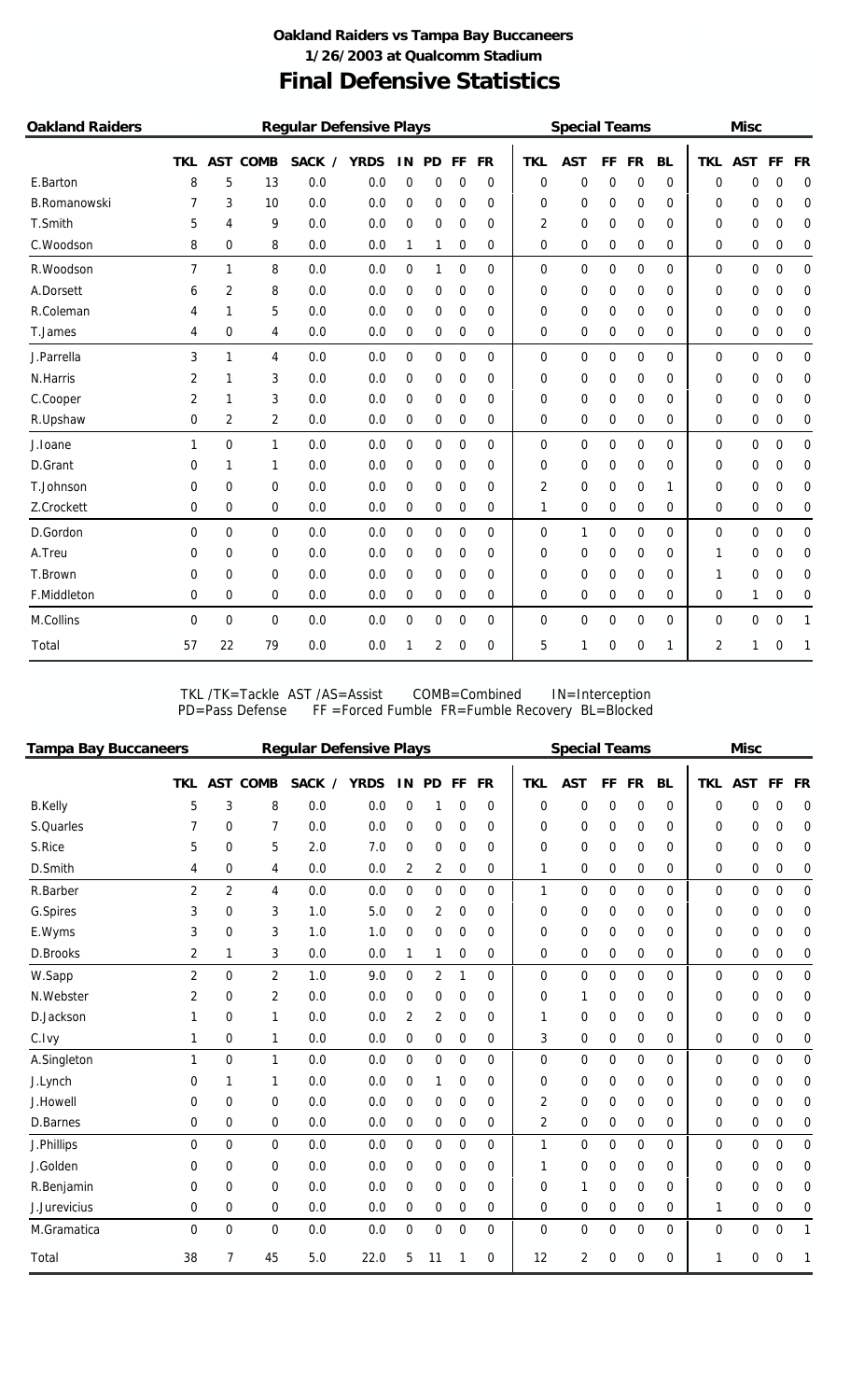# **First Half Summary**

|                                 |               |                              | PERIOD SCORES                                            |                                                                             | TIME OF POSSESSION |                   |         |
|---------------------------------|---------------|------------------------------|----------------------------------------------------------|-----------------------------------------------------------------------------|--------------------|-------------------|---------|
| Raiders (Visitor)               |               |                              | $3 \ 0 = 3$                                              | Raiders                                                                     | 12:12              |                   |         |
| Buccaneers (Home)               |               |                              | $3 \t17 = 20$                                            | <b>Buccaneers</b>                                                           | 17:48              |                   |         |
|                                 |               |                              |                                                          | <b>Scoring Plays</b>                                                        |                    |                   |         |
| Team                            | Qtr           | Time                         | <b>Scoring Play</b>                                      |                                                                             |                    | Score             |         |
|                                 |               |                              |                                                          |                                                                             |                    | Visitor Home      |         |
| Raiders                         | 1             |                              | 10:40 S.Janikowski 40 yd. Field Goal (7-14, 2:55)        |                                                                             |                    | 3                 | 0       |
| <b>Buccane</b>                  | 1             | 7:51                         | M.Gramatica 31 yd. Field Goal (9-58, 2:49)               |                                                                             |                    | 3                 | 3       |
| <b>Buccane</b>                  | $\mathcal{P}$ | 11:16                        | M.Gramatica 43 yd. Field Goal (9-26, 3:53)               |                                                                             |                    | 3                 | 6       |
| <b>Buccane</b>                  | 2             |                              | 6:24 M.Alstott 2 yd. run (M.Gramatica kick) (4-27, 2:02) |                                                                             |                    | 3                 | 13      |
| <b>Buccane</b>                  | 2             |                              |                                                          | 0:30 K.McCardell 5 yd. pass from B.Johnson (M.Gramatica kick) (10-77, 3:15) |                    | 3                 | 20      |
|                                 |               |                              |                                                          |                                                                             | Raiders            | <b>Buccaneers</b> |         |
| <b>TOTAL FIRST DOWNS</b>        |               |                              |                                                          |                                                                             | 3                  |                   | 14      |
|                                 |               |                              | First Downs Rushing-Passing-by Penalty                   |                                                                             | $1 - 2 - 0$        | $4 - 8 - 2$       |         |
| <b>THIRD DOWN EFFICIENCY</b>    |               |                              |                                                          |                                                                             | 2-9-22%            | 3-9-33%           |         |
| <b>TOTAL NET YARDS</b>          |               |                              |                                                          |                                                                             | 62                 |                   | 198     |
|                                 |               | <b>Total Offensive Plays</b> |                                                          |                                                                             | 30                 |                   | 44      |
| <b>NET YARDS RUSHING</b>        |               |                              |                                                          |                                                                             | 18                 |                   | 85      |
| <b>NET YARDS PASSING</b>        |               |                              |                                                          |                                                                             | 44                 |                   | 113     |
|                                 |               | <b>Gross Yards Passing</b>   |                                                          |                                                                             | 56                 |                   | 113     |
|                                 |               |                              | Times thrown-yards lost attempting to pass               |                                                                             | $3 - 12$           |                   | $0-0$   |
|                                 |               |                              | Pass Attempts-Completions-Had Intercepted                |                                                                             | $17 - 7 - 2$       | $24 - 10 - 1$     |         |
| <b>Punts-Number and Average</b> |               |                              |                                                          |                                                                             | $4 - 37.8$         | $3 - 37.3$        |         |
|                                 |               |                              | <b>Penalties-Number and Yards</b>                        |                                                                             | $3 - 15$           |                   | $1 - 5$ |
| <b>Fumbles-Number and Lost</b>  |               |                              |                                                          |                                                                             | $0 - 0$            |                   | $0 - 0$ |
|                                 |               |                              |                                                          |                                                                             |                    |                   |         |

|                                   |           |            | <b>Oakland Raiders</b> |                             |                   |         |                |                                |                                    |           |                      |                | <b>Tampa Bay Buccaneers</b> |                    |             |          |                   |
|-----------------------------------|-----------|------------|------------------------|-----------------------------|-------------------|---------|----------------|--------------------------------|------------------------------------|-----------|----------------------|----------------|-----------------------------|--------------------|-------------|----------|-------------------|
| <b>RUSHING</b><br>C.Garner        |           |            | ATT                    | YDS.<br>10                  | <b>AVG</b><br>1.4 |         | LG<br>4        | TD<br>0                        | <b>RUSHING</b><br>M.Pittman        |           |                      | ATT<br>12      | <b>YDS</b><br>75            | <b>AVG</b><br>6.3  |             | LG<br>23 | TD<br>0           |
| Z.Crockett                        |           |            | $\overline{2}$         | 6                           | 3.0               |         | 4              | $\mathbf 0$                    | M.Alstott                          |           |                      |                | 9                           | 1.3                |             | 5        |                   |
| R.Gannon                          |           |            |                        | 2                           | 2.0               |         | $\overline{2}$ | $\Omega$                       | A.Stecker                          |           |                      |                |                             | 1.0                |             | 1        | 0                 |
| Total                             |           |            | 10                     | 18                          | 1.8               |         | 4              | 0                              | Total                              |           |                      | 20             | 85                          | 4.3                |             | 23       | 1                 |
| <b>PASSING</b><br>R.Gannon        | ATT<br>17 | <b>CMP</b> | 56                     | <b>YDS SK/YD TD</b><br>3/12 | 0                 | G<br>11 | 1N<br>2        | RT<br>10.5                     | <b>PASSING</b><br>B.Johnson        | ATT<br>24 | <b>CMP</b><br>10     | 113            | <b>YDS SK/YD</b><br>0/0     | TD.                | LG IN<br>23 |          | <b>RT</b><br>53.0 |
| Total                             | 17        |            | 56                     | 3/12                        | 0                 | 11      | 2              | 10.5                           | Total                              | 24        | 10                   | 113            | 0/0                         |                    | 23          |          | 53.0              |
| <b>PASS RECEIVING</b><br>C.Garner |           |            | <b>NO</b><br>4         | <b>YDS</b><br>27            | <b>AVG</b><br>6.8 |         | LG<br>8        | TD<br>0                        | <b>PASS RECEIVING</b><br>K.Johnson |           |                      | <b>NO</b><br>4 | <b>YDS</b><br>42            | <b>AVG</b><br>10.5 |             | LG<br>12 | TD<br>0           |
| J.Porter                          |           |            | $\overline{2}$         | 20                          | 10.0              |         | 11             | $\Omega$                       | M.Alstott                          |           |                      | 3              | 32                          | 10.7               |             | 16       | 0                 |
| T.Brown                           |           |            |                        | 9                           | 9.0               |         | 9              | $\mathbf 0$                    | J.Jurevicius                       |           |                      | 2              | 34                          | 17.0               |             | 23       | $\mathbf 0$       |
|                                   |           |            |                        |                             |                   |         |                |                                | K.McCardell                        |           |                      |                | 5                           | 5.0                |             | 5        | 1                 |
| Total                             |           |            | $\overline{7}$         | 56                          | 8.0               |         | 11             | $\mathbf 0$                    | Total                              |           |                      | 10             | 113                         | 11.3               |             | 23       |                   |
| <b>Oakland Raiders</b>            |           |            |                        |                             |                   |         |                | <b>Regular Defensive Plays</b> |                                    |           | <b>Special Teams</b> |                |                             |                    | <b>Misc</b> |          |                   |

|           |     |   | TKL AST COMB SACK / YRDS IN PD FF FR   TKL AST FF FR BL   TKL AST FF FR |  |  |                                             |                                                                        |  |  |                                             |  |
|-----------|-----|---|-------------------------------------------------------------------------|--|--|---------------------------------------------|------------------------------------------------------------------------|--|--|---------------------------------------------|--|
| E.Barton  | 7 1 | 8 | 0.0                                                                     |  |  |                                             |                                                                        |  |  |                                             |  |
| A.Dorsett |     | 6 | 0.0                                                                     |  |  | $0.0$ 0 0 0 0 $\vert$                       | $\begin{array}{ccccccccccccccccc} 0 & 0 & 0 & 0 & 0 & 0 & \end{array}$ |  |  | $\begin{matrix} 0 & 0 & 0 & 0 \end{matrix}$ |  |
| R.Woodson |     | 5 | 0.0                                                                     |  |  | 0.0 0 1 0 0 1                               | $\begin{array}{ccccccccccccccccc} 0 & 0 & 0 & 0 & 0 & 0 & \end{array}$ |  |  | $\begin{matrix} 0 & 0 & 0 & 0 \end{matrix}$ |  |
| C.Woodson |     |   | 0.0                                                                     |  |  | $0.0 \quad 1 \quad 1 \quad 0 \quad 0 \quad$ | $\begin{array}{ccccccccccccccccc} 0 & 0 & 0 & 0 & 0 & 0 & \end{array}$ |  |  | $\begin{matrix} 0 & 0 & 0 & 0 \end{matrix}$ |  |

| <b>Tampa Bay Buccaneers</b> |     |     |      | <b>Regular Defensive Plays</b> |               |             |  |            | <b>Special Teams</b> |       |    |     | <b>Misc</b> |  |
|-----------------------------|-----|-----|------|--------------------------------|---------------|-------------|--|------------|----------------------|-------|----|-----|-------------|--|
|                             | TKL | AST | COMB | SACK                           | <b>YRDS</b>   | IN PD FF FR |  | <b>TKL</b> | AST                  | FF FR | BL | TKL | AST FF FR   |  |
| S.Rice                      |     |     |      | 2.0                            | 7.O           |             |  |            |                      |       |    |     |             |  |
| S.Quarles                   | 4   |     | 4    | 0.0                            | $0.0^{\circ}$ |             |  |            |                      |       |    |     |             |  |
| G.Spires                    |     |     |      | 1.0                            | 5.0           |             |  |            |                      |       |    |     |             |  |
| <b>B.Kelly</b>              |     |     |      | 0.0                            | 0.0           |             |  |            |                      |       |    |     |             |  |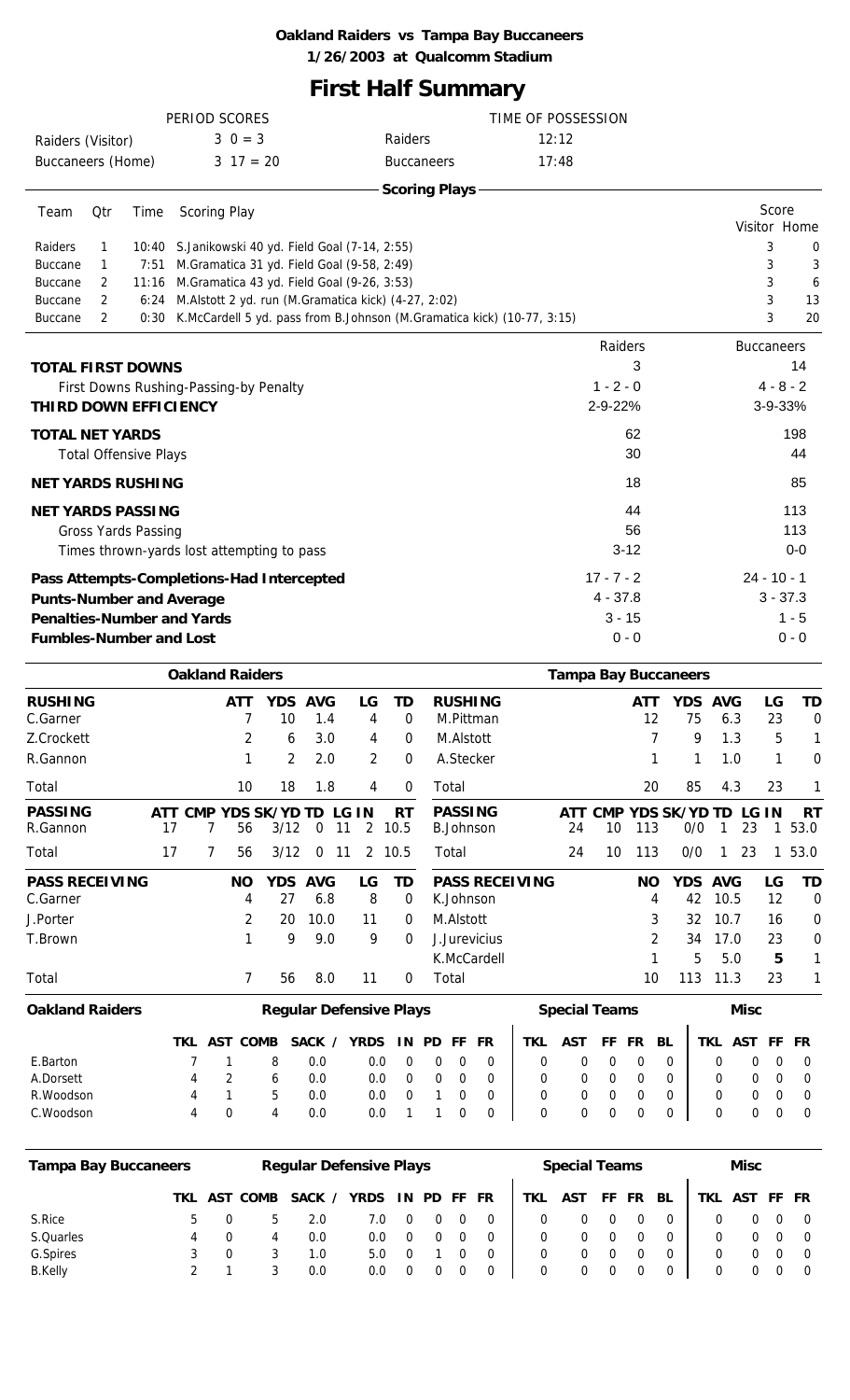|                                     | <b>Oakland Raiders vs Tampa Bay Buccaneers at Qualcomm Stadium</b>                                                                                                                          |           |                |
|-------------------------------------|---------------------------------------------------------------------------------------------------------------------------------------------------------------------------------------------|-----------|----------------|
| Play By Play                        | 1st Quarter                                                                                                                                                                                 | 1/26/2003 | Page 1         |
|                                     | TB wins toss, elects to Receive, and OAK elects to defend the East goal.                                                                                                                    |           |                |
|                                     | S.Janikowski kicks 65 yards from OAK 30 to TB 5. A.Stecker to TB 26 for 21 yards (T.Smith, D.Gordon).                                                                                       |           |                |
|                                     | Tampa Bay Buccaneers at 15:00, (1st play from scrimmage 14:52)                                                                                                                              |           |                |
| $1-10-TB$ 26                        | (14:52) B.Johnson pass to M.Alstott to TB 30 for 4 yards (C.Woodson).                                                                                                                       |           |                |
| $2-6$ -TB 30                        | (14:22) M.Pittman up the middle to TB 31 for 1 yard (R.Coleman, N.Harris).                                                                                                                  |           |                |
| 3-5-TB 31                           | (13:44) B.Johnson pass intended for K.McCardell INTERCEPTED by C.Woodson at TB 48. C.Woodson pushed ob                                                                                      |           |                |
| <b>Oakland Raiders at 13:35</b>     | at TB 36 for 12 yards (J.Jurevicius).                                                                                                                                                       |           |                |
| $1-10-TB$ 36                        | (13:35) R. Gannon pass to C. Garner to TB 28 for 8 yards (B. Kelly).                                                                                                                        |           |                |
| $2 - 2 - TB 28$                     | (13:00) R.Gannon pass incomplete to T.Brown.                                                                                                                                                |           |                |
| 3-2-TB 28                           | (12:55) R. Gannon pass to T. Brown to TB 19 for 9 yards (D. Smith, R. Barber).                                                                                                              |           | P1             |
| 1-10-TB 19                          | (12:21) C.Garner left tackle to TB 18 for 1 yard (G.Spires).                                                                                                                                |           |                |
| 2-9-TB 18                           | (11:42) R.Gannon to TB 16 for 2 yards (G.Spires).                                                                                                                                           |           |                |
| $3-7-TB$ 16                         | (10:56) R.Gannon sacked at TB 22 for -6 yards (S.Rice).                                                                                                                                     |           |                |
| 4-13-TB 22                          | (10:44) S.Janikowski 40 yard field goal is GOOD, Center-A.Treu, Holder-S.Lechler.                                                                                                           |           |                |
|                                     | OAK 3 TB 0, 7 plays, 14 yards, 2:55 drive, 4:20 elapsed<br>S.Janikowski kicks 68 yards from OAK 30 to TB 2. A.Stecker to TB 29 for 27 yards (T.Smith). FUMBLES (T.Smith), RECOVERED by OAK- |           |                |
| E.Johnson at TB 32.                 |                                                                                                                                                                                             |           |                |
|                                     | Play Challenged by TB and REVERSED.                                                                                                                                                         |           |                |
|                                     | S.Janikowski kicks 68 yards from OAK 30 to TB 2. A.Stecker to TB 29 for 27 yards (T.Smith).                                                                                                 |           |                |
|                                     | Tampa Bay Buccaneers at 10:40, (1st play from scrimmage 10:32)                                                                                                                              |           |                |
| 1-10-TB 29                          | (10:32) B.Johnson pass to J.Jurevicius to TB 40 for 11 yards (N.Harris).                                                                                                                    |           | P <sub>1</sub> |
| $1-10-TB$ 40<br>2-10-TB 40          | (10:01) B.Johnson pass incomplete to M.Pittman.<br>(9:57) B.Johnson pass incomplete to K.Johnson.                                                                                           |           |                |
| $3-10-TB$ 40                        | (9:51) B.Johnson pass to J.Jurevicius pushed ob at OAK 37 for 23 yards (T.Smith).                                                                                                           |           | P <sub>2</sub> |
| 1-10-OAK 37                         | (9:19) M.Pittman left end pushed ob at OAK 14 for 23 yards (R.Woodson).                                                                                                                     |           | R <sub>3</sub> |
| 1-10-OAK 14                         | (8:44) B.Johnson pass incomplete to K.Dilger.                                                                                                                                               |           |                |
| 2-10-OAK 14                         | (8:39) A.Stecker left end to OAK 13 for 1 yard (E.Barton, R.Upshaw).                                                                                                                        |           |                |
| 3-9-OAK 13                          | (8:00) B.Johnson pass incomplete to M.Pittman.                                                                                                                                              |           |                |
| 4-9-OAK 13                          | (7:55) M.Gramatica 31 yard field goal is GOOD, Center-R.Benjamin, Holder-T.Tupa.                                                                                                            |           |                |
|                                     | OAK 3 TB 3, 9 plays, 58 yards, 2:49 drive, 7:09 elapsed<br>M.Gramatica kicks 63 yards from TB 30 to OAK 7. M.Knight pushed ob at OAK 30 for 23 yards (J.Phillips).                          |           |                |
|                                     | Oakland Raiders at 7:51, (1st play from scrimmage 7:46)                                                                                                                                     |           |                |
|                                     | 1-10-OAK 30 (7:46) R.Gannon pass to C.Garner to OAK 36 for 6 yards (D.Brooks).                                                                                                              |           |                |
| 2-4-OAK 36                          | (7:11) R.Gannon pass incomplete to J.Rice.                                                                                                                                                  |           |                |
| 3-4-OAK 36                          | (7:03) R.Gannon sacked at OAK 31 for -5 yards (G.Spires).                                                                                                                                   |           |                |
| 4-9-OAK 31                          | (6:45) S.Lechler punts 53 yards to TB 16, Center-A.Treu, fair catch by K.Williams.                                                                                                          |           |                |
| <b>Tampa Bay Buccaneers at 6:36</b> |                                                                                                                                                                                             |           |                |
| 1-10-TB 16                          | (6:36) M.Pittman right end to TB 17 for 1 yard (C.Woodson).                                                                                                                                 |           |                |
| 2-9-TB 17                           | (6:08) B.Johnson pass incomplete to M.Alstott.                                                                                                                                              |           |                |
| 3-9-TB 17<br>4-9-TB 17              | (6:03) B.Johnson pass incomplete to M.Pittman.<br>(5:57) T.Tupa punts 40 yards to OAK 43, Center-R.Benjamin. D.Gordon to TB 49 for 8 yards (J.Howell,                                       |           |                |
|                                     | N.Webster).                                                                                                                                                                                 |           |                |
| <b>Oakland Raiders at 5:46</b>      |                                                                                                                                                                                             |           |                |
| 1-10-TB 49                          | (5:46) Z.Crockett right guard to TB 45 for 4 yards (S.Rice).                                                                                                                                |           |                |
| $2-6-TB$ 45                         | (5:10) Z.Crockett right tackle to TB 43 for 2 yards (S.Quarles).                                                                                                                            |           |                |
| 3-4-TB 43                           | (4:27) R.Gannon pass incomplete to J.Porter (G.Spires).                                                                                                                                     |           |                |
| 4-4-TB 43                           | (4:20) S.Lechler punts 27 yards to TB 16, Center-A.Treu, fair catch by K.Williams.                                                                                                          |           |                |
| <b>Tampa Bay Buccaneers at 4:13</b> |                                                                                                                                                                                             |           |                |
| $1-10-TB$ 16<br>2-6-TB 20           | (4:13) M.Pittman up the middle to TB 20 for 4 yards (C.Cooper, B.Romanowski).<br>(3:34) B.Johnson pass to K.Johnson to TB 32 for 12 yards (C.Woodson).                                      |           | <b>P4</b>      |
| $1-10-TB$ 32                        | (2:56) B.Johnson pass incomplete to K.Dilger (R.Woodson).                                                                                                                                   |           |                |
| 2-10-TB 32                          | (2:51) M.Pittman right end to TB 35 for 3 yards (C.Cooper).                                                                                                                                 |           |                |
|                                     | PENALTY on TB-K.Johnson, Illegal Shift, 5 yards, enforced at TB 32 - No Play.                                                                                                               |           |                |
| 2-15-TB 27                          | (2:34) B.Johnson pass incomplete to K.Johnson.                                                                                                                                              |           |                |
| 3-15-TB 27                          | (2:30) M.Pittman left end to TB 25 for -2 yards (E.Barton).                                                                                                                                 |           |                |
| 4-17-TB 25                          | (1:52) T.Tupa punts 43 yards to OAK 32, Center-R.Benjamin. D.Gordon to OAK 49 for 17 yards (J.Howell,                                                                                       |           |                |
| <b>Oakland Raiders at 1:35</b>      | R.Benjamin).                                                                                                                                                                                |           |                |
| 1-10-OAK 49                         | (1:35) R.Gannon pass to C.Garner to TB 43 for 8 yards (B.Kelly).                                                                                                                            |           |                |
| $2 - 2 - TB 43$                     | (:57) C.Garner right tackle to TB 43 for no gain (S.Rice).                                                                                                                                  |           |                |
| 3-2-TB 43                           | (:18) R.Gannon pass intended for D.Jolley INTERCEPTED by D.Jackson at TB 40. D.Jackson to TB 49 for 9 yards                                                                                 |           |                |
|                                     | (A.Treu, F.Middleton).                                                                                                                                                                      |           |                |
| <b>Tampa Bay Buccaneers at 0:09</b> |                                                                                                                                                                                             |           |                |
| 1-10-TB 49                          | (:09) M.Pittman right guard to 50 for 1 yard (N.Harris).                                                                                                                                    |           |                |
| <b>END OF QUARTER</b>               | <b>First Downs</b><br><b>Time</b><br><b>Efficiencies</b><br><b>Score</b>                                                                                                                    |           |                |
| $==$ Quarter Summary $==$           | $R$ $P$ $X$ $T$<br>3Down<br>4Down<br><b>Poss</b>                                                                                                                                            |           |                |

**Oakland Raiders 3 7:09 0 1 0 1 1/5 0/0 Tampa Bay Buccaneers 3 7:51 1 3 0 4 1/5 0/0**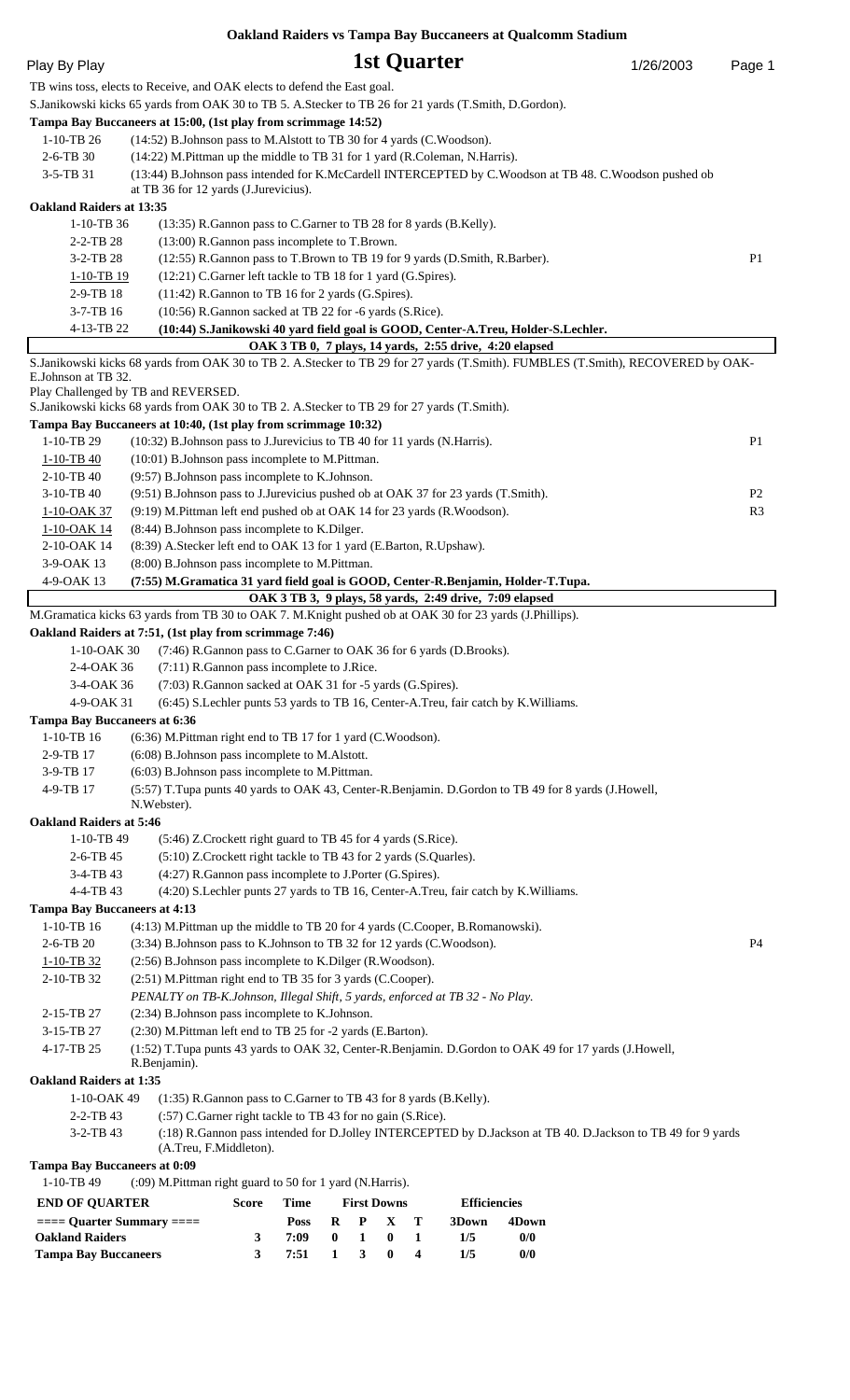**Oakland Raiders vs Tampa Bay Buccaneers at Qualcomm Stadium**

|                                                     |                                                         | Oakiand Raiders vs Tampa Bay Buccaneers at Qualcomm Stadium                                                                                                     |   |                    |             |              |                                                          |       |                                                                                                                 |                 |
|-----------------------------------------------------|---------------------------------------------------------|-----------------------------------------------------------------------------------------------------------------------------------------------------------------|---|--------------------|-------------|--------------|----------------------------------------------------------|-------|-----------------------------------------------------------------------------------------------------------------|-----------------|
| Play By Play                                        |                                                         |                                                                                                                                                                 |   |                    |             | 2nd Quarter  |                                                          |       | 1/26/2003                                                                                                       | Page 1          |
| Tampa Bay Buccaneers continued.                     |                                                         |                                                                                                                                                                 |   |                    |             |              |                                                          |       |                                                                                                                 |                 |
| $2 - 9 - 50$                                        |                                                         | (15:00) B.Johnson pass incomplete to K.Johnson.                                                                                                                 |   |                    |             |              |                                                          |       |                                                                                                                 |                 |
| $3 - 9 - 50$                                        |                                                         | (14:57) B.Johnson pass to K.Johnson to OAK 39 for 11 yards (R.Woodson).                                                                                         |   |                    |             |              |                                                          |       |                                                                                                                 | P <sub>5</sub>  |
| 1-10-OAK 39                                         |                                                         | Penalty on OAK-R.Upshaw, Defensive Offside, declined.<br>(14:11) M. Alstott right guard to OAK 36 for 3 yards (E. Barton).                                      |   |                    |             |              |                                                          |       |                                                                                                                 |                 |
| 2-7-OAK 36                                          |                                                         | (13:33) B.Johnson pass to K.Johnson to OAK 27 for 9 yards (E.Barton).                                                                                           |   |                    |             |              |                                                          |       |                                                                                                                 | P <sub>6</sub>  |
| <u>1-10-OAK 27</u>                                  |                                                         | (12:44) M. Alstott right tackle to OAK 22 for 5 yards (R. Coleman).                                                                                             |   |                    |             |              |                                                          |       |                                                                                                                 |                 |
| 2-5-OAK 22                                          |                                                         | (12:09) M.Alstott to OAK 25 for -3 yards (B.Romanowski).                                                                                                        |   |                    |             |              |                                                          |       |                                                                                                                 |                 |
| 3-8-OAK 25                                          |                                                         | (11:26) B.Johnson pass incomplete to K.Johnson.                                                                                                                 |   |                    |             |              |                                                          |       |                                                                                                                 |                 |
| 4-8-OAK 25                                          |                                                         | (11:20) M.Gramatica 43 yard field goal is GOOD, Center-R.Benjamin, Holder-T.Tupa.                                                                               |   |                    |             |              |                                                          |       |                                                                                                                 |                 |
|                                                     |                                                         | M.Gramatica kicks 59 yards from TB 30 to OAK 11. M.Knight to OAK 34 for 23 yards (D.Jackson).                                                                   |   |                    |             |              | OAK 3 TB 6, 9 plays, 26 yards, 3:53 drive, 3:44 elapsed  |       |                                                                                                                 |                 |
|                                                     |                                                         | Oakland Raiders at 11:16, (1st play from scrimmage 11:10)                                                                                                       |   |                    |             |              |                                                          |       |                                                                                                                 |                 |
| 1-10-OAK 34                                         |                                                         | (11:10) R.Gannon pass to J.Porter to OAK 43 for 9 yards (S.Quarles, R.Barber).                                                                                  |   |                    |             |              |                                                          |       |                                                                                                                 |                 |
| 2-1-OAK 43                                          |                                                         | (10:45) C.Garner up the middle to OAK 45 for 2 yards (S.Quarles, J.Lynch).                                                                                      |   |                    |             |              |                                                          |       |                                                                                                                 | R <sub>2</sub>  |
| <u>1-10-OAK 45</u>                                  | (T.Brown).                                              |                                                                                                                                                                 |   |                    |             |              |                                                          |       | (10:16) R.Gannon pass intended for J.Porter INTERCEPTED by D.Jackson at TB 30. D.Jackson to OAK 45 for 25 yards |                 |
| <b>Tampa Bay Buccaneers at 10:06</b>                |                                                         |                                                                                                                                                                 |   |                    |             |              |                                                          |       |                                                                                                                 |                 |
| 1-10-OAK 45                                         |                                                         | (10:06) B.Johnson pass incomplete to M.Pittman.                                                                                                                 |   |                    |             |              |                                                          |       |                                                                                                                 |                 |
| 2-10-OAK 45                                         |                                                         | (10:03) M.Pittman right end to OAK 40 for 5 yards (A.Dorsett, E.Barton).                                                                                        |   |                    |             |              |                                                          |       |                                                                                                                 |                 |
| 3-5-OAK 40                                          |                                                         | (9:22) B.Johnson pass incomplete to K.Johnson.                                                                                                                  |   |                    |             |              |                                                          |       |                                                                                                                 |                 |
| 4-5-OAK 40                                          |                                                         | (9:17) T.Tupa punts 29 yards to OAK 11, Center-R.Benjamin, fair catch by T.Brown.                                                                               |   |                    |             |              |                                                          |       |                                                                                                                 |                 |
| <b>Oakland Raiders at 9:10</b><br>1-10-OAK 11       |                                                         | (9:10) R.Gannon pass incomplete to T.Brown.                                                                                                                     |   |                    |             |              |                                                          |       |                                                                                                                 |                 |
| 2-10-OAK 11                                         |                                                         | (9:06) R.Gannon sacked at OAK 10 for -1 yards (S.Rice).                                                                                                         |   |                    |             |              |                                                          |       |                                                                                                                 |                 |
| 3-11-OAK 10                                         |                                                         | (8:42) R.Gannon pass incomplete to J.Porter.                                                                                                                    |   |                    |             |              |                                                          |       |                                                                                                                 |                 |
| 4-11-OAK 10                                         |                                                         | (8:37) S.Lechler punts 42 yards to TB 48, Center-A.Treu. K.Williams to OAK 27 for 25 yards (T.Johnson).                                                         |   |                    |             |              |                                                          |       |                                                                                                                 |                 |
| <b>Tampa Bay Buccaneers at 8:26</b>                 |                                                         |                                                                                                                                                                 |   |                    |             |              |                                                          |       |                                                                                                                 |                 |
| 1-10-OAK 27                                         |                                                         | (8:26) M.Pittman right tackle to OAK 21 for 6 yards (E.Barton, A.Dorsett).                                                                                      |   |                    |             |              |                                                          |       |                                                                                                                 |                 |
| 2-4-OAK 21                                          |                                                         | (7:46) M.Pittman up the middle to OAK 2 for 19 yards (A.Dorsett).                                                                                               |   |                    |             |              |                                                          |       |                                                                                                                 | R7              |
| $1-2-OAK2$<br>2-2-OAK 2                             |                                                         | (7:03) M. Alstott right end to OAK 2 for no gain (C. Woodson, T. Smith).<br>(6:28) M.Alstott up the middle for 2 yards, TOUCHDOWN.                              |   |                    |             |              |                                                          |       |                                                                                                                 | R8              |
|                                                     |                                                         | M.Gramatica extra point is GOOD, Center-R.Benjamin, Holder-T.Tupa.                                                                                              |   |                    |             |              |                                                          |       |                                                                                                                 |                 |
|                                                     |                                                         |                                                                                                                                                                 |   |                    |             |              | OAK 3 TB 13, 4 plays, 27 yards, 2:02 drive, 8:36 elapsed |       |                                                                                                                 |                 |
|                                                     |                                                         | M.Gramatica kicks 63 yards from TB 30 to OAK 7. M.Knight to OAK 29 for 22 yards (C.Ivy).                                                                        |   |                    |             |              |                                                          |       |                                                                                                                 |                 |
|                                                     | Oakland Raiders at 6:24, (1st play from scrimmage 6:18) |                                                                                                                                                                 |   |                    |             |              |                                                          |       |                                                                                                                 |                 |
| 1-10-OAK 29<br>2-10-OAK 29                          |                                                         | (6:18) R.Gannon pass incomplete to C.Garner.<br>(6:13) C.Garner left tackle to OAK 33 for 4 yards (S.Quarles).                                                  |   |                    |             |              |                                                          |       |                                                                                                                 |                 |
| 3-6-OAK 33                                          |                                                         | (5:40) R.Gannon pass to J.Porter pushed ob at OAK 44 for 11 yards (D.Smith).                                                                                    |   |                    |             |              |                                                          |       |                                                                                                                 | P <sub>3</sub>  |
| 1-10-OAK 44                                         |                                                         | (5:08) C.Garner up the middle to OAK 43 for -1 yards (S.Rice).                                                                                                  |   |                    |             |              |                                                          |       |                                                                                                                 |                 |
| 2-11-OAK 43                                         |                                                         | (4:36) R.Gannon pass to C.Garner to OAK 48 for 5 yards (R.Barber, B.Kelly).                                                                                     |   |                    |             |              |                                                          |       |                                                                                                                 |                 |
| 3-6-OAK 48                                          |                                                         | (3:57) R.Gannon pass incomplete to T.Brown.                                                                                                                     |   |                    |             |              |                                                          |       |                                                                                                                 |                 |
| 4-6-OAK 48                                          |                                                         | (3:52) S.Lechler punts 29 yards to TB 23, Center-A.Treu, fair catch by K.Williams.                                                                              |   |                    |             |              |                                                          |       |                                                                                                                 |                 |
| <b>Tampa Bay Buccaneers at 3:45</b><br>$1-10-TB$ 23 |                                                         | (3:45) M.Pittman right tackle to TB 28 for 5 yards (J.Ioane, R.Woodson).                                                                                        |   |                    |             |              |                                                          |       |                                                                                                                 |                 |
| 2-5-TB 28                                           |                                                         | (3:07) M.Pittman right tackle to TB 31 for 3 yards (T.Smith, A.Dorsett).                                                                                        |   |                    |             |              |                                                          |       |                                                                                                                 |                 |
|                                                     |                                                         | PENALTY on OAK-R. Coleman, Defensive Offside, 5 yards, enforced at TB 28 - No Play.                                                                             |   |                    |             |              |                                                          |       |                                                                                                                 | X9              |
| $1-10-TB$ 33                                        |                                                         | (2:56) M.Pittman up the middle to TB 42 for 9 yards (A.Dorsett).                                                                                                |   |                    |             |              |                                                          |       |                                                                                                                 |                 |
| $2 - 1 - TB 42$                                     |                                                         | (2:17) B.Johnson pass to M.Alstott to OAK 42 for 16 yards (A.Dorsett, B.Romanowski).                                                                            |   |                    |             |              |                                                          |       |                                                                                                                 | P <sub>10</sub> |
| Two-Minute Warning                                  |                                                         |                                                                                                                                                                 |   |                    |             |              |                                                          |       |                                                                                                                 |                 |
| <u>1-10-OAK 42</u>                                  |                                                         | (2:00) A Stecker right tackle to OAK 42 for no gain (E Barton, N Harris).<br>PENALTY on OAK-R.Upshaw, Defensive Offside, 5 yards, enforced at OAK 42 - No Play. |   |                    |             |              |                                                          |       |                                                                                                                 |                 |
| 1-5-OAK 37                                          |                                                         | (1:56) B.Johnson pass incomplete to R.Dudley.                                                                                                                   |   |                    |             |              |                                                          |       |                                                                                                                 |                 |
| 2-5-OAK 37                                          |                                                         | (1:51) M.Pittman right end to OAK 34 for 3 yards (R.Woodson, J.Parrella).                                                                                       |   |                    |             |              |                                                          |       |                                                                                                                 |                 |
|                                                     |                                                         | PENALTY on OAK-D.Grant, Illegal Use of Hands, 5 yards, enforced at OAK 34.                                                                                      |   |                    |             |              |                                                          |       |                                                                                                                 | X11             |
| 1-10-OAK 29                                         |                                                         | (1:45) M. Alstott to OAK 30 for -1 yards (E. Barton).                                                                                                           |   |                    |             |              |                                                          |       |                                                                                                                 |                 |
| 2-11-OAK 30                                         |                                                         | (1:09) B.Johnson pass to K.Johnson to OAK 20 for 10 yards (R.Woodson).                                                                                          |   |                    |             |              |                                                          |       |                                                                                                                 |                 |
| 3-1-OAK 20                                          |                                                         | Timeout #1 by TB at 00:46.<br>(:46) M.Alstott up the middle to OAK 17 for 3 yards (E.Barton, A.Dorsett).                                                        |   |                    |             |              |                                                          |       |                                                                                                                 | R <sub>12</sub> |
|                                                     |                                                         | Timeout #2 by TB at 00:41.                                                                                                                                      |   |                    |             |              |                                                          |       |                                                                                                                 |                 |
| <u>1-10-OAK 17</u>                                  |                                                         | (:41) B.Johnson pass to M.Alstott pushed ob at OAK 5 for 12 yards (B.Romanowski).                                                                               |   |                    |             |              |                                                          |       |                                                                                                                 | P <sub>13</sub> |
| <u>1-5-OAK 5</u>                                    |                                                         | (:34) B.Johnson pass to K.McCardell for 5 yards, TOUCHDOWN.                                                                                                     |   |                    |             |              |                                                          |       |                                                                                                                 | <b>P14</b>      |
|                                                     |                                                         | M.Gramatica extra point is GOOD, Center-R.Benjamin, Holder-T.Tupa.                                                                                              |   |                    |             |              |                                                          |       |                                                                                                                 |                 |
|                                                     |                                                         | OAK 3 TB 20, 10 plays, 77 yards, 3 penalties, 3:15 drive, 14:30 elapsed                                                                                         |   |                    |             |              |                                                          |       |                                                                                                                 |                 |
|                                                     | Oakland Raiders at 0:30, (1st play from scrimmage 0:25) | M.Gramatica kicks 60 yards from TB 30 to OAK 10. M.Knight to OAK 13 for 3 yards (D.Smith).                                                                      |   |                    |             |              |                                                          |       |                                                                                                                 |                 |
| 1-10-OAK 13                                         |                                                         | (:25) R.Gannon pass incomplete to C.Garner (W.Sapp).                                                                                                            |   |                    |             |              |                                                          |       |                                                                                                                 |                 |
| 2-10-OAK 13                                         |                                                         | (:20) C.Garner up the middle to OAK 14 for 1 yard (E.Wyms).                                                                                                     |   |                    |             |              |                                                          |       |                                                                                                                 |                 |
|                                                     |                                                         | Timeout #3 by TB at 00:13.                                                                                                                                      |   |                    |             |              |                                                          |       |                                                                                                                 |                 |
| 3-9-OAK 14                                          |                                                         | (:13) C.Garner up the middle to OAK 17 for 3 yards (E.Wyms).                                                                                                    |   |                    |             |              |                                                          |       |                                                                                                                 |                 |
| <b>END OF QUARTER</b>                               |                                                         | Score<br>Time                                                                                                                                                   |   | <b>First Downs</b> |             |              | <b>Efficiencies</b>                                      |       |                                                                                                                 |                 |
| $==$ Quarter Summary $==$                           |                                                         | <b>Poss</b>                                                                                                                                                     | R | P                  | $\mathbf X$ | т            | 3Down                                                    | 4Down |                                                                                                                 |                 |
| <b>Oakland Raiders</b>                              |                                                         | 3<br>5:03                                                                                                                                                       | 1 | $\mathbf{1}$<br>5  | $\bf{0}$    | $\mathbf{2}$ | 1/4                                                      | 0/0   |                                                                                                                 |                 |
| <b>Tampa Bay Buccaneers</b>                         |                                                         | 20<br>9:57                                                                                                                                                      | 3 |                    | 2           | 10           | 2/4                                                      | 0/0   |                                                                                                                 |                 |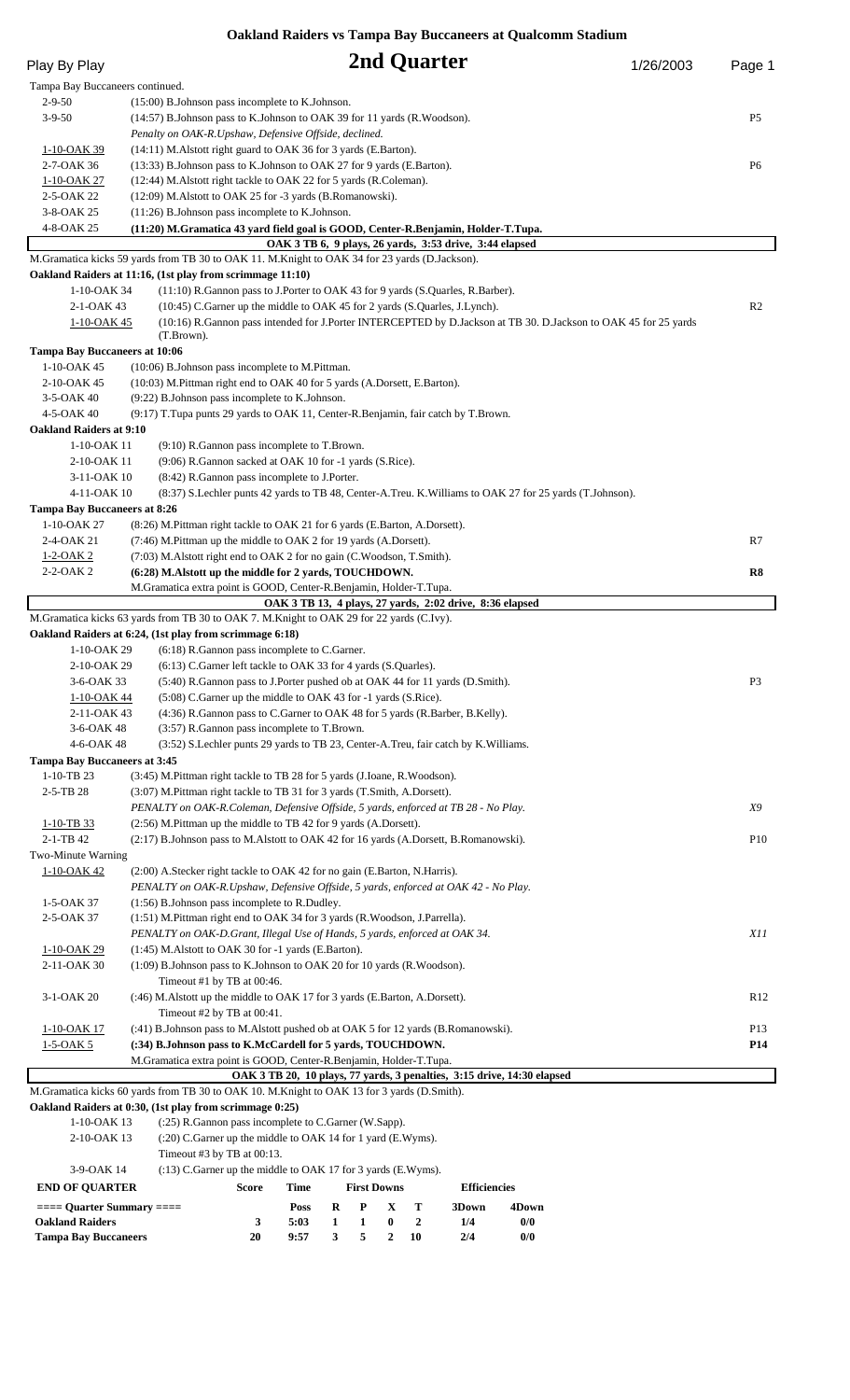| 3rd Quarter<br>Play By Play<br>1/26/2003<br>OAK elects to Receive, and TB elects to defend the West goal.<br>M.Gramatica kicks 65 yards from TB 30 to OAK 5. M.Knight to OAK 27 for 22 yards (D.Barnes).<br>Oakland Raiders at 15:00, (1st play from scrimmage 14:53)<br>(14:53) R.Gannon pass to J.Porter to OAK 30 for 3 yards (S.Quarles, D.Brooks).<br>1-10-OAK 27<br>2-7-OAK 30<br>(14:17) R.Gannon pass to D.Jolley to OAK 35 for 5 yards (D.Brooks).<br>3-2-OAK 35<br>(13:33) R.Gannon pass incomplete to M.Knight (B.Kelly).<br>4-2-OAK 35<br>(13:29) S.Lechler punts 44 yards to TB 21, Center-A.Treu, fair catch by K.Williams.<br>PENALTY on TB-D.Smith, Illegal Block Above the Waist, 10 yards, enforced at TB 21.<br><b>Tampa Bay Buccaneers at 13:22</b><br>1-10-TB 11<br>(13:22) M.Pittman up the middle pushed ob at TB 17 for 6 yards (B.Romanowski).<br>(13:03) M.Pittman left tackle to TB 19 for 2 yards (T.Smith).<br>2-4-TB 17<br>3-2-TB 19<br>(12:22) B.Johnson to TB 29 for 10 yards (A.Dorsett).<br>(11:38) M.Pittman up the middle to TB 31 for 2 yards (T.Smith, R.Coleman).<br>1-10-TB 29<br>(10:56) B.Johnson pass to K.Johnson to TB 40 for 9 yards (R.Woodson).<br>2-8-TB 31<br>(10:12) B.Johnson pass incomplete to M.Alstott.<br>$1-10-TB$ 40<br>2-10-TB 40<br>(10:08) M. Alstott up the middle to TB 43 for 3 yards (B. Romanowski).<br>3-7-TB 43<br>(9:26) B.Johnson pass to J.Jurevicius pushed ob at OAK 46 for 11 yards (R.Woodson).<br>Penalty on OAK-R.Upshaw, Defensive Offside, declined.<br>(9:06) M.Pittman left tackle to OAK 47 for -1 yards (J.Parrella).<br>1-10-OAK 46 | Page 1<br>R15<br>P16 |
|--------------------------------------------------------------------------------------------------------------------------------------------------------------------------------------------------------------------------------------------------------------------------------------------------------------------------------------------------------------------------------------------------------------------------------------------------------------------------------------------------------------------------------------------------------------------------------------------------------------------------------------------------------------------------------------------------------------------------------------------------------------------------------------------------------------------------------------------------------------------------------------------------------------------------------------------------------------------------------------------------------------------------------------------------------------------------------------------------------------------------------------------------------------------------------------------------------------------------------------------------------------------------------------------------------------------------------------------------------------------------------------------------------------------------------------------------------------------------------------------------------------------------------------------------------------------------------------------------------------------------|----------------------|
|                                                                                                                                                                                                                                                                                                                                                                                                                                                                                                                                                                                                                                                                                                                                                                                                                                                                                                                                                                                                                                                                                                                                                                                                                                                                                                                                                                                                                                                                                                                                                                                                                          |                      |
|                                                                                                                                                                                                                                                                                                                                                                                                                                                                                                                                                                                                                                                                                                                                                                                                                                                                                                                                                                                                                                                                                                                                                                                                                                                                                                                                                                                                                                                                                                                                                                                                                          |                      |
|                                                                                                                                                                                                                                                                                                                                                                                                                                                                                                                                                                                                                                                                                                                                                                                                                                                                                                                                                                                                                                                                                                                                                                                                                                                                                                                                                                                                                                                                                                                                                                                                                          |                      |
|                                                                                                                                                                                                                                                                                                                                                                                                                                                                                                                                                                                                                                                                                                                                                                                                                                                                                                                                                                                                                                                                                                                                                                                                                                                                                                                                                                                                                                                                                                                                                                                                                          |                      |
|                                                                                                                                                                                                                                                                                                                                                                                                                                                                                                                                                                                                                                                                                                                                                                                                                                                                                                                                                                                                                                                                                                                                                                                                                                                                                                                                                                                                                                                                                                                                                                                                                          |                      |
|                                                                                                                                                                                                                                                                                                                                                                                                                                                                                                                                                                                                                                                                                                                                                                                                                                                                                                                                                                                                                                                                                                                                                                                                                                                                                                                                                                                                                                                                                                                                                                                                                          |                      |
|                                                                                                                                                                                                                                                                                                                                                                                                                                                                                                                                                                                                                                                                                                                                                                                                                                                                                                                                                                                                                                                                                                                                                                                                                                                                                                                                                                                                                                                                                                                                                                                                                          |                      |
|                                                                                                                                                                                                                                                                                                                                                                                                                                                                                                                                                                                                                                                                                                                                                                                                                                                                                                                                                                                                                                                                                                                                                                                                                                                                                                                                                                                                                                                                                                                                                                                                                          |                      |
|                                                                                                                                                                                                                                                                                                                                                                                                                                                                                                                                                                                                                                                                                                                                                                                                                                                                                                                                                                                                                                                                                                                                                                                                                                                                                                                                                                                                                                                                                                                                                                                                                          |                      |
|                                                                                                                                                                                                                                                                                                                                                                                                                                                                                                                                                                                                                                                                                                                                                                                                                                                                                                                                                                                                                                                                                                                                                                                                                                                                                                                                                                                                                                                                                                                                                                                                                          |                      |
|                                                                                                                                                                                                                                                                                                                                                                                                                                                                                                                                                                                                                                                                                                                                                                                                                                                                                                                                                                                                                                                                                                                                                                                                                                                                                                                                                                                                                                                                                                                                                                                                                          |                      |
|                                                                                                                                                                                                                                                                                                                                                                                                                                                                                                                                                                                                                                                                                                                                                                                                                                                                                                                                                                                                                                                                                                                                                                                                                                                                                                                                                                                                                                                                                                                                                                                                                          |                      |
|                                                                                                                                                                                                                                                                                                                                                                                                                                                                                                                                                                                                                                                                                                                                                                                                                                                                                                                                                                                                                                                                                                                                                                                                                                                                                                                                                                                                                                                                                                                                                                                                                          |                      |
|                                                                                                                                                                                                                                                                                                                                                                                                                                                                                                                                                                                                                                                                                                                                                                                                                                                                                                                                                                                                                                                                                                                                                                                                                                                                                                                                                                                                                                                                                                                                                                                                                          |                      |
|                                                                                                                                                                                                                                                                                                                                                                                                                                                                                                                                                                                                                                                                                                                                                                                                                                                                                                                                                                                                                                                                                                                                                                                                                                                                                                                                                                                                                                                                                                                                                                                                                          |                      |
|                                                                                                                                                                                                                                                                                                                                                                                                                                                                                                                                                                                                                                                                                                                                                                                                                                                                                                                                                                                                                                                                                                                                                                                                                                                                                                                                                                                                                                                                                                                                                                                                                          |                      |
|                                                                                                                                                                                                                                                                                                                                                                                                                                                                                                                                                                                                                                                                                                                                                                                                                                                                                                                                                                                                                                                                                                                                                                                                                                                                                                                                                                                                                                                                                                                                                                                                                          | <b>P17</b>           |
|                                                                                                                                                                                                                                                                                                                                                                                                                                                                                                                                                                                                                                                                                                                                                                                                                                                                                                                                                                                                                                                                                                                                                                                                                                                                                                                                                                                                                                                                                                                                                                                                                          |                      |
| 2-11-OAK 47<br>(8:21) B.Johnson pass to J.Jurevicius pushed ob at OAK 14 for 33 yards (T.James).                                                                                                                                                                                                                                                                                                                                                                                                                                                                                                                                                                                                                                                                                                                                                                                                                                                                                                                                                                                                                                                                                                                                                                                                                                                                                                                                                                                                                                                                                                                         | P <sub>18</sub>      |
| (7:46) M.Alstott up the middle to OAK 13 for 1 yard (R.Coleman, E.Barton).<br>1-10-OAK 14                                                                                                                                                                                                                                                                                                                                                                                                                                                                                                                                                                                                                                                                                                                                                                                                                                                                                                                                                                                                                                                                                                                                                                                                                                                                                                                                                                                                                                                                                                                                |                      |
| 2-9-OAK 13<br>(7:07) B.Johnson pass to K.Dilger to OAK 1 for 12 yards (C.Woodson, E.Barton).                                                                                                                                                                                                                                                                                                                                                                                                                                                                                                                                                                                                                                                                                                                                                                                                                                                                                                                                                                                                                                                                                                                                                                                                                                                                                                                                                                                                                                                                                                                             | P <sub>19</sub>      |
| (6:21) B.Johnson pass incomplete to K.Dilger.<br>$1-1-OAK$ 1                                                                                                                                                                                                                                                                                                                                                                                                                                                                                                                                                                                                                                                                                                                                                                                                                                                                                                                                                                                                                                                                                                                                                                                                                                                                                                                                                                                                                                                                                                                                                             |                      |
| PENALTY on TB-K. Walker, Illegal Use of Hands, 10 yards, enforced at OAK 1 - No Play.                                                                                                                                                                                                                                                                                                                                                                                                                                                                                                                                                                                                                                                                                                                                                                                                                                                                                                                                                                                                                                                                                                                                                                                                                                                                                                                                                                                                                                                                                                                                    |                      |
| (6:16) M.Pittman right tackle to OAK 8 for 3 yards (B.Romanowski, T.Smith).<br>1-11-OAK 11                                                                                                                                                                                                                                                                                                                                                                                                                                                                                                                                                                                                                                                                                                                                                                                                                                                                                                                                                                                                                                                                                                                                                                                                                                                                                                                                                                                                                                                                                                                               |                      |
| 2-8-OAK 8<br>(5:36) B.Johnson pass to K.McCardell for 8 yards, TOUCHDOWN.                                                                                                                                                                                                                                                                                                                                                                                                                                                                                                                                                                                                                                                                                                                                                                                                                                                                                                                                                                                                                                                                                                                                                                                                                                                                                                                                                                                                                                                                                                                                                | <b>P20</b>           |
| M.Gramatica extra point is GOOD, Center-R.Benjamin, Holder-T.Tupa.                                                                                                                                                                                                                                                                                                                                                                                                                                                                                                                                                                                                                                                                                                                                                                                                                                                                                                                                                                                                                                                                                                                                                                                                                                                                                                                                                                                                                                                                                                                                                       |                      |
| OAK 3 TB 27, 14 plays, 89 yards, 7:52 drive, 9:30 elapsed                                                                                                                                                                                                                                                                                                                                                                                                                                                                                                                                                                                                                                                                                                                                                                                                                                                                                                                                                                                                                                                                                                                                                                                                                                                                                                                                                                                                                                                                                                                                                                |                      |
| M.Gramatica kicks 67 yards from TB 30 to OAK 3. M.Knight to OAK 32 for 29 yards (R.Barber).                                                                                                                                                                                                                                                                                                                                                                                                                                                                                                                                                                                                                                                                                                                                                                                                                                                                                                                                                                                                                                                                                                                                                                                                                                                                                                                                                                                                                                                                                                                              |                      |
| Oakland Raiders at 5:30, (1st play from scrimmage 5:21)<br>(5:21) R.Gannon pass to C.Garner to OAK 40 for 8 yards (B.Kelly).<br>1-10-OAK 32                                                                                                                                                                                                                                                                                                                                                                                                                                                                                                                                                                                                                                                                                                                                                                                                                                                                                                                                                                                                                                                                                                                                                                                                                                                                                                                                                                                                                                                                              |                      |
| 2-2-OAK 40<br>(4:56) R.Gannon pass intended for J.Rice INTERCEPTED by D.Smith at OAK 44. D.Smith for 44 yards,                                                                                                                                                                                                                                                                                                                                                                                                                                                                                                                                                                                                                                                                                                                                                                                                                                                                                                                                                                                                                                                                                                                                                                                                                                                                                                                                                                                                                                                                                                           |                      |
| TOUCHDOWN.                                                                                                                                                                                                                                                                                                                                                                                                                                                                                                                                                                                                                                                                                                                                                                                                                                                                                                                                                                                                                                                                                                                                                                                                                                                                                                                                                                                                                                                                                                                                                                                                               |                      |
| <b>Tampa Bay Buccaneers at 4:47</b>                                                                                                                                                                                                                                                                                                                                                                                                                                                                                                                                                                                                                                                                                                                                                                                                                                                                                                                                                                                                                                                                                                                                                                                                                                                                                                                                                                                                                                                                                                                                                                                      |                      |
| M.Gramatica extra point is GOOD, Center-R.Benjamin, Holder-T.Tupa.                                                                                                                                                                                                                                                                                                                                                                                                                                                                                                                                                                                                                                                                                                                                                                                                                                                                                                                                                                                                                                                                                                                                                                                                                                                                                                                                                                                                                                                                                                                                                       |                      |
| OAK 3 TB 34, 0 plays, 44 yards, 0:00 drive, 10:13 elapsed                                                                                                                                                                                                                                                                                                                                                                                                                                                                                                                                                                                                                                                                                                                                                                                                                                                                                                                                                                                                                                                                                                                                                                                                                                                                                                                                                                                                                                                                                                                                                                |                      |
| M.Gramatica kicks 64 yards from TB 30 to OAK 6. M.Knight to OAK 18 for 12 yards (C.Ivy).<br>Oakland Raiders at 4:47, (1st play from scrimmage 4:41)                                                                                                                                                                                                                                                                                                                                                                                                                                                                                                                                                                                                                                                                                                                                                                                                                                                                                                                                                                                                                                                                                                                                                                                                                                                                                                                                                                                                                                                                      |                      |
| (4:41) R.Gannon sacked at OAK 17 for -1 yards (E.Wyms).<br>$1-10-OK18$                                                                                                                                                                                                                                                                                                                                                                                                                                                                                                                                                                                                                                                                                                                                                                                                                                                                                                                                                                                                                                                                                                                                                                                                                                                                                                                                                                                                                                                                                                                                                   |                      |
|                                                                                                                                                                                                                                                                                                                                                                                                                                                                                                                                                                                                                                                                                                                                                                                                                                                                                                                                                                                                                                                                                                                                                                                                                                                                                                                                                                                                                                                                                                                                                                                                                          |                      |
|                                                                                                                                                                                                                                                                                                                                                                                                                                                                                                                                                                                                                                                                                                                                                                                                                                                                                                                                                                                                                                                                                                                                                                                                                                                                                                                                                                                                                                                                                                                                                                                                                          |                      |
| (4:26) R.Gannon pass incomplete to T.Brown.<br>2-11-OAK 17                                                                                                                                                                                                                                                                                                                                                                                                                                                                                                                                                                                                                                                                                                                                                                                                                                                                                                                                                                                                                                                                                                                                                                                                                                                                                                                                                                                                                                                                                                                                                               | P <sub>4</sub>       |
| 3-11-OAK 17<br>(4:21) R.Gannon pass to D.Jolley to OAK 42 for 25 yards (S.Quarles).<br>(3:37) R. Gannon pass to J. Rice to OAK 48 for 6 yards (B. Kelly).<br>1-10-OAK 42                                                                                                                                                                                                                                                                                                                                                                                                                                                                                                                                                                                                                                                                                                                                                                                                                                                                                                                                                                                                                                                                                                                                                                                                                                                                                                                                                                                                                                                 |                      |
| 2-4-OAK 48<br>(3:18) R.Gannon pass incomplete to D.Jolley.                                                                                                                                                                                                                                                                                                                                                                                                                                                                                                                                                                                                                                                                                                                                                                                                                                                                                                                                                                                                                                                                                                                                                                                                                                                                                                                                                                                                                                                                                                                                                               |                      |
| 3-4-OAK 48<br>(3:12) R.Gannon pass incomplete to J.Porter.                                                                                                                                                                                                                                                                                                                                                                                                                                                                                                                                                                                                                                                                                                                                                                                                                                                                                                                                                                                                                                                                                                                                                                                                                                                                                                                                                                                                                                                                                                                                                               |                      |
| PENALTY on TB-S.Quarles, Defensive Pass Interference, 6 yards, enforced at OAK 48 - No Play.                                                                                                                                                                                                                                                                                                                                                                                                                                                                                                                                                                                                                                                                                                                                                                                                                                                                                                                                                                                                                                                                                                                                                                                                                                                                                                                                                                                                                                                                                                                             | X5                   |
| (3:08) R.Gannon pass to J.Ritchie to TB 39 for 7 yards (R.Barber, B.Kelly).<br>$1-10-TB$ 46                                                                                                                                                                                                                                                                                                                                                                                                                                                                                                                                                                                                                                                                                                                                                                                                                                                                                                                                                                                                                                                                                                                                                                                                                                                                                                                                                                                                                                                                                                                              |                      |
| 2-3-TB 39<br>(2:28) R.Gannon pass incomplete to J.Porter (J.Lynch).                                                                                                                                                                                                                                                                                                                                                                                                                                                                                                                                                                                                                                                                                                                                                                                                                                                                                                                                                                                                                                                                                                                                                                                                                                                                                                                                                                                                                                                                                                                                                      |                      |
| 3-3-TB 39<br>(2:22) R.Gannon pass incomplete to J.Porter.                                                                                                                                                                                                                                                                                                                                                                                                                                                                                                                                                                                                                                                                                                                                                                                                                                                                                                                                                                                                                                                                                                                                                                                                                                                                                                                                                                                                                                                                                                                                                                | <b>P6</b>            |
| Play Challenged by OAK and REVERSED.                                                                                                                                                                                                                                                                                                                                                                                                                                                                                                                                                                                                                                                                                                                                                                                                                                                                                                                                                                                                                                                                                                                                                                                                                                                                                                                                                                                                                                                                                                                                                                                     |                      |
| R.Gannon pass to J.Porter for 39 yards, TOUCHDOWN.<br>TWO-POINT CONVERSION ATTEMPT. R.Gannon is sacked. ATTEMPT FAILS.                                                                                                                                                                                                                                                                                                                                                                                                                                                                                                                                                                                                                                                                                                                                                                                                                                                                                                                                                                                                                                                                                                                                                                                                                                                                                                                                                                                                                                                                                                   |                      |
| OAK 9 TB 34, 8 plays, 82 yards, 1 penalty, 2:33 drive, 12:46 elapsed                                                                                                                                                                                                                                                                                                                                                                                                                                                                                                                                                                                                                                                                                                                                                                                                                                                                                                                                                                                                                                                                                                                                                                                                                                                                                                                                                                                                                                                                                                                                                     |                      |
| S.Janikowski kicks 62 yards from OAK 30 to TB 8. D.Smith to TB 31 for 23 yards (T.Johnson).                                                                                                                                                                                                                                                                                                                                                                                                                                                                                                                                                                                                                                                                                                                                                                                                                                                                                                                                                                                                                                                                                                                                                                                                                                                                                                                                                                                                                                                                                                                              |                      |
| Tampa Bay Buccaneers at 2:14, (1st play from scrimmage 2:06)                                                                                                                                                                                                                                                                                                                                                                                                                                                                                                                                                                                                                                                                                                                                                                                                                                                                                                                                                                                                                                                                                                                                                                                                                                                                                                                                                                                                                                                                                                                                                             |                      |
| 1-10-TB 31<br>(2:06) M.Pittman up the middle to TB 32 for 1 yard (J.Parrella).                                                                                                                                                                                                                                                                                                                                                                                                                                                                                                                                                                                                                                                                                                                                                                                                                                                                                                                                                                                                                                                                                                                                                                                                                                                                                                                                                                                                                                                                                                                                           |                      |
| PENALTY on TB-K. Walker, Offensive Holding, 10 yards, enforced at TB 31 - No Play.                                                                                                                                                                                                                                                                                                                                                                                                                                                                                                                                                                                                                                                                                                                                                                                                                                                                                                                                                                                                                                                                                                                                                                                                                                                                                                                                                                                                                                                                                                                                       |                      |
| 1-20-TB 21<br>(1:42) M.Pittman left end to TB 23 for 2 yards (C.Cooper, B.Romanowski).                                                                                                                                                                                                                                                                                                                                                                                                                                                                                                                                                                                                                                                                                                                                                                                                                                                                                                                                                                                                                                                                                                                                                                                                                                                                                                                                                                                                                                                                                                                                   |                      |
| 2-18-TB 23<br>(:56) M.Pittman left tackle to TB 27 for 4 yards (B.Romanowski, D.Grant).<br>3-14-TB 27                                                                                                                                                                                                                                                                                                                                                                                                                                                                                                                                                                                                                                                                                                                                                                                                                                                                                                                                                                                                                                                                                                                                                                                                                                                                                                                                                                                                                                                                                                                    |                      |
| (:12) M.Pittman up the middle to TB 29 for 2 yards (C.Cooper, A.Dorsett).<br>PENALTY on OAK-E.Barton, Defensive Offside, 5 yards, enforced at TB 27 - No Play.                                                                                                                                                                                                                                                                                                                                                                                                                                                                                                                                                                                                                                                                                                                                                                                                                                                                                                                                                                                                                                                                                                                                                                                                                                                                                                                                                                                                                                                           |                      |
| <b>First Downs</b><br><b>END OF QUARTER</b><br><b>Time</b><br><b>Efficiencies</b><br>Score                                                                                                                                                                                                                                                                                                                                                                                                                                                                                                                                                                                                                                                                                                                                                                                                                                                                                                                                                                                                                                                                                                                                                                                                                                                                                                                                                                                                                                                                                                                               |                      |
| $==$ Quarter Summary $==$<br>P<br>X<br><b>Poss</b><br>R<br>т<br>3Down<br>4Down                                                                                                                                                                                                                                                                                                                                                                                                                                                                                                                                                                                                                                                                                                                                                                                                                                                                                                                                                                                                                                                                                                                                                                                                                                                                                                                                                                                                                                                                                                                                           |                      |
| <b>Oakland Raiders</b><br>4:54<br>$\bf{0}$<br>$\mathbf{2}$<br>3<br>0/0<br>9<br>1<br>2/3<br>5<br>10:06<br>$\bf{0}$<br>2/2<br><b>Tampa Bay Buccaneers</b>                                                                                                                                                                                                                                                                                                                                                                                                                                                                                                                                                                                                                                                                                                                                                                                                                                                                                                                                                                                                                                                                                                                                                                                                                                                                                                                                                                                                                                                                  |                      |